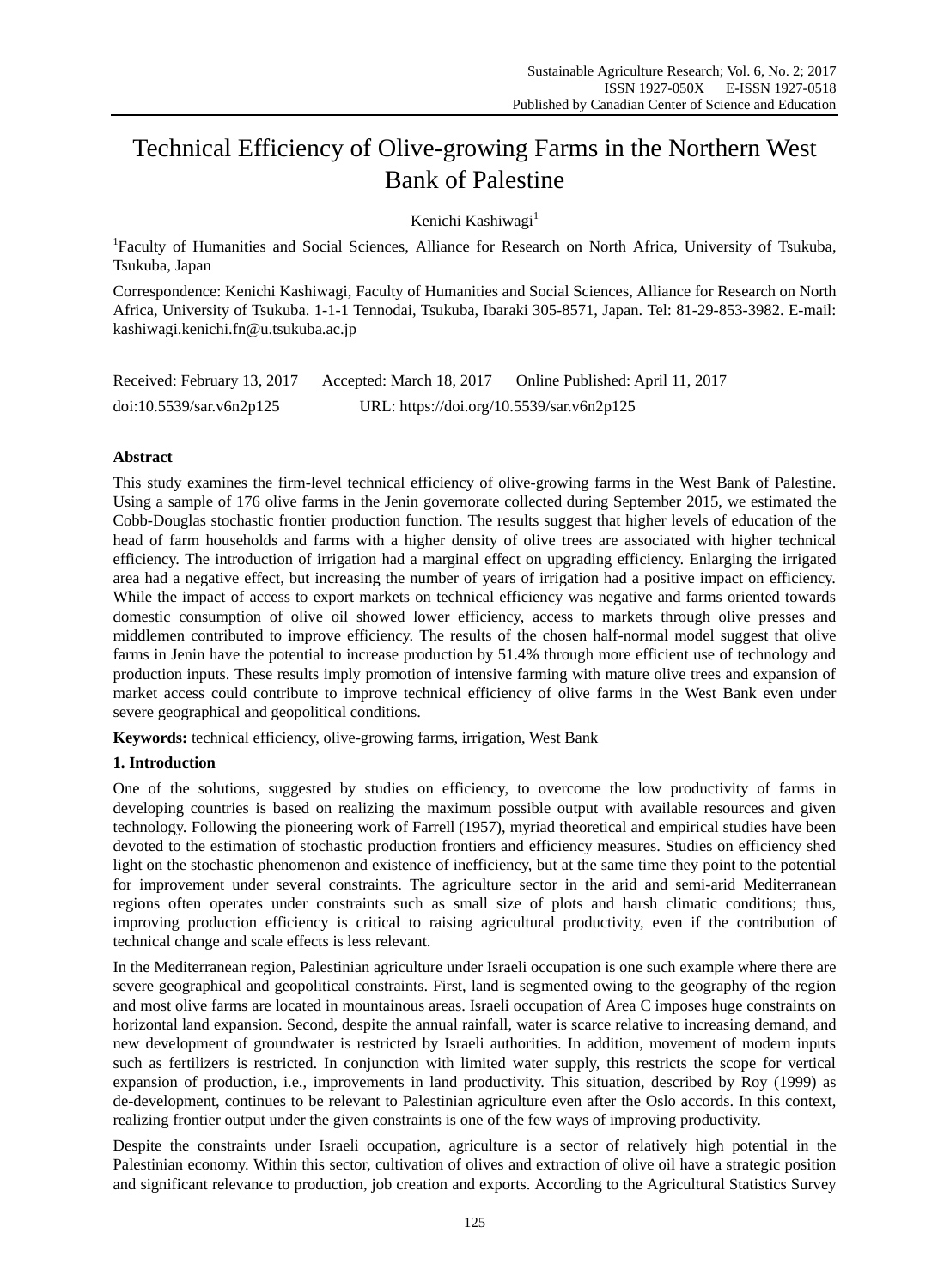2010/2011, the number of olive trees stands at 8.895 million, of which 7.798 million (88%) were fruit bearing in 2011 (Palestinian Central Bureau of Statistics [PCBS], 2012). The area under olives constitutes 53.9% of the total cultivated area, or 63.8% of the total area under horticulture trees in Palestine (PCBS, 2012). It is estimated that production of olives in good harvesting years can produce as much as 15% to 19% of agricultural output (World Bank, 2006). The total value of olive oil exports in 2014 was US\$24.7 million, contributing 66.5% of total agricultural exports and 2.6% of total exports (PCBS, 2015a). The contribution of olive production to employment is also sizable. The estimated number of families engaged directly or indirectly in olive production, including the harvesting of olives, is estimated at 100,000 out of a population of 4 million (Ministry of Agriculture, State of Palestine, 2014). Currently, 1,353 people are engaged in olive-oil extraction (PCBS, 2015b).

Regardless of the potential of the Palestinian olive sector, it lags behind compared with Israel and other olive producing countries in the Mediterranean region. Despite the nearly identical natural environment, the average yield of olives in Israel ranges from 1.5 to 2.5 tons per hectare, while it hovers between 0.4 and 2.4 tons in the occupied Palestinian territory (UNCTAD, 2015). The neighboring country of Jordan, which has similar environmental conditions for olive cultivation, enjoys approximately 16.9% higher productivity than Palestine (Ministry of Agriculture, State of Palestine, 2014). In addition, there is a huge difference in productivity throughout the West Bank, ranging from a high of 167 kg per dunum to a low of 40 kg per dunum (UNCTAD, 2015).<sup>1</sup> According to the Ministry of Agriculture, State of Palestine, productivity remains low relative to its potential and farmers have only basic cultivation skills; this means that productivity levels can be increased by 30% to 40% if farmers with small landholdings adopt the appropriate technologies (Ministry of Agriculture, State of Palestine, 2014). Hence, one of the challenges facing the olive sector in Palestine is to realize the maximum possible output, or what is called the frontier output, with available inputs and the current level of technology.

Given these conditions, the objectives of this study are to analyze the technical efficiency of olive farms in the West Bank and to identify the factors that can improve efficiency. We specifically examine the impact of irrigation on technical efficiency. We conducted a survey in September 2015, entitled "Survey of Olive Farms in the West Bank-Jenin," in collaboration with the Palestinian Central Bureau of Statistics (PCBS), to collect micro-data on olive farms in Jenin, located in the West Bank. The sample size was 176, distributed by strata design, and included irrigated farms. We estimated the Cobb-Douglas specification of the stochastic production function using these micro-data to investigate technical efficiency at the farm level, and to investigate the factors determine the level of efficiency.

Several studies have analyzed the technical efficiency of olive-growing farms.<sup>2</sup> Noteworthy and comparable among them are the studies in Mediterranean countries such as Spain, Greece and Tunisia. Lambarraa, Serra and Gil (2007) assessed relative technical efficiency by decomposing the productivity growth of Spanish olive-growing farms, and found that farm location, age of manager, and composition of the workforce affect efficiency levels. By looking at the heterogeneity of olive farms in Andalusia (Spain), such as the age of olive trees, irrigation, intensity of farming and land slope, Amores and Contreras (2009) examined farm efficiency using data envelopment analysis (DEA). For Greek olive farms, Tzouvelekas, Giannakas, Midmore and Mattas (1999) estimated changes in technical efficiency and total factor productivity from 1987 to 1993. This study found considerable variations in efficiency levels among farms, but changes in efficiency levels were negligible during the observed period. In addition, and again for olive farms in Greece, Karagiannis and Tzouvelekas (2001) suggested that scale and allocative efficiency played a significant role in explaining output growth during the period 1987–1993. As for the determinants of efficiency, Tzouvelekas, Pantzios and Fotopoulos (2001) found a higher degree of efficiency in organic farming compared with conventional farming in Greece. For olive farms in Turkey, Cukur, Saner, Cukur, Dayan and Adanacioglu (2013) suggested there are huge differences in technical efficiency among olive farms and most olive farms do not operate in their optimal scale. Comparing efficiency between organic and conventional olive farms in Turkey, Artukoglu, Olgun and Adanacioglu (2010) found technical efficiency of conventional olive farms is less than that of organic farms. Ozden and Dios-Palmores (2016), which examined olive oil firms in Tukey from the point of ownership structure, suggested experienced production manager, and extensive specialized training with olive industry have positive effect on efficiency. For Tunisian olive-growing farms, Lachaal, Karray, Dhehibi and Chebil (2005) found that the share of productive trees, the share of skilled labour and agricultural training had a positive impact on improving technical efficiency. Although there are several studies on the estimation of technical efficiency of olive production in Mediterranean countries, few have been done on Palestinian olive growers.

With regard to the effect of irrigation on farming, many studies emphasize the necessity of increasing irrigation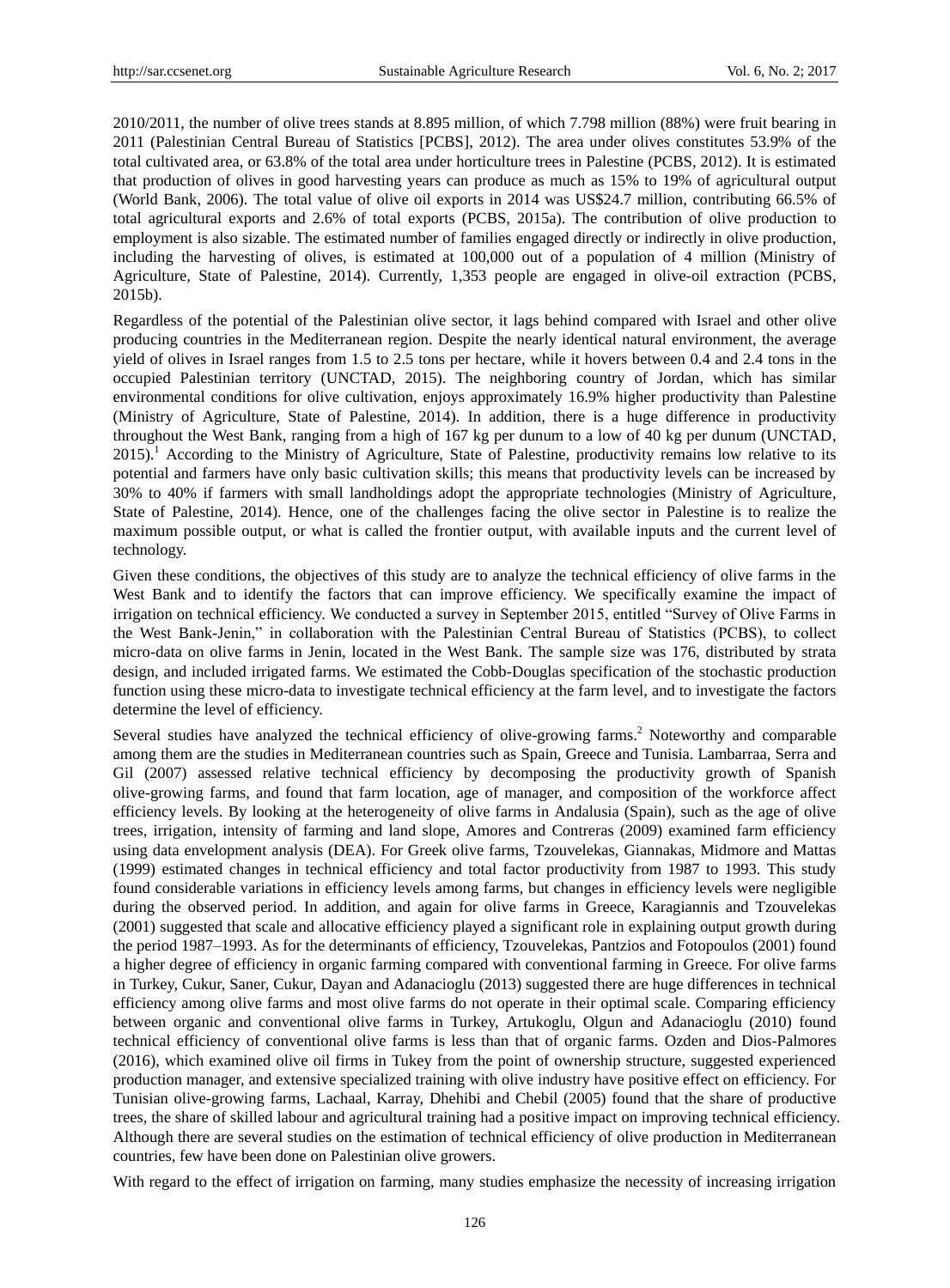efficiency in the context of water resource management. Valipour (2015b, 2016b) considered the proportion of area equipped for irrigation to cultivate area is one of the main indices to assess agricultural water management. According to the estimation by Valipour (2013c), the index is significantly lower in Africa compared with Africa. The low value of this index is comparable to the West Bank. While it is expected to increase in Africa, lack of proper water management is considered as a bottleneck resulting in the lower value of this index (Valipour, 2015a). In empirical studies on efficiency of agriculture in Africa, Chebil, Frija and Thabet (2015) examined irrigated wheat farms in Tunisia applying DEA approach, and found source of irrigation, membership in water use association, irrigation management and farm size are determinants. Speelman, D"Haese, Buysse and D"Hase (2008), which investigated smallholder irrigation farmers in South Africa, suggested substantial decreases in water use can be attained with given existing technology and crop choice has a positive and significant effect on efficiency. For horticultural greenhouses in Tunisia, Frija, Chebil, Speelman, Buysse and Van Huylenbroeck (2009) suggested farmer"s technical training in greenhouse management, investments in water saving technologies and existence of a fertigation technique on farm have a positive effect on irrigation water use efficiency.

Not only social and economic attributes of farms but also technical aspects of irrigation systems and methods may affect irrigation efficiency. Valipour (2013b) suggested various factors including advantages and disadvantages of surface and pressurized irrigation methods, must be taken into account in the selection of irrigation system. Valipour (2013d) emphasized the importance of being aware of hydrologic parameters including surface water supply. Valipour (2016a) recommended forecasting the most critical rainfall month in semi-arid climate conditions based on meteoroidal information in the previous year. Depending on soil conditions, Valipour (2012b) suggested the significance of selecting a proper drainage system including horizontal and vertical drainage. From the point of difference in irrigation methods, i.e., continuous flow, cutback, fixed surge and variable surge, Valipour (2013a) found cutback and surge irrigation methods were able to increase irrigation efficiency. Based on the empirical study in Iran, Valipour (2012a) implied determination of Hydro-module gives many advantages to experts and farmers, since lack of the poor knowledge about water requirement to agriculture uses results in irrigation inefficiency.

In the case of olive-growing farms, Amores and Contreras (2009) estimated DEA model applied to olive farms in Andalusia. The results of this study suggested efficiency is positively related to the farm size, and efficiency improvements observed in large farms come from adoption of irrigation and newly planted trees. It considered a percentage of the plot irrigated is one of the indicators for typology of olive farms, but the effect of irrigation on efficiency is not explicitly examined. Estimating stochastic frontier production function for Tunisian olive farms, Lachaal et al. (2004) examined the effect of introduction of irrigation on technical efficiency. This study found a positive impact of irrigation; however, effect of irrigation conditions, such as changes of irrigated area, years of irrigation and density of trees, are not considered. As far as we know, our study may be the first study examined the effect of irrigation on technical efficiency in more detailed applying to olive-growing farms in West Bank.

## **2. Olive Production and Productivity in Palestine**

Olive production, in general, is characterized by alternating fruit-bearing years, where one year is low bearing and the following is high bearing. Changes in annual precipitation also make production levels and prices more volatile. Table 1 presents the changes in olive production, area and land productivity of irrigated and rain-fed areas in Palestine from 1999/2000 to 2007/2008. Annual production levels and productivity fluctuated owing to the alteration of fruit-bearing years, yet land productivity remained reasonably stable during the observed period. Except for the 2005/2006 season, land productivity of irrigated area was higher than that of rain-fed area. On average, the yield of irrigated areas was 414 kg per dunum, whereas it was 107 kg per dunum in rain-fed areas. While irrigated areas showed a slightly increasing trend, the average percentage of irrigated areas remained at 2.5% of the total bearing area. These results show that the effect of irrigation on production was positive; however, no significant improvement in land productivity was observed.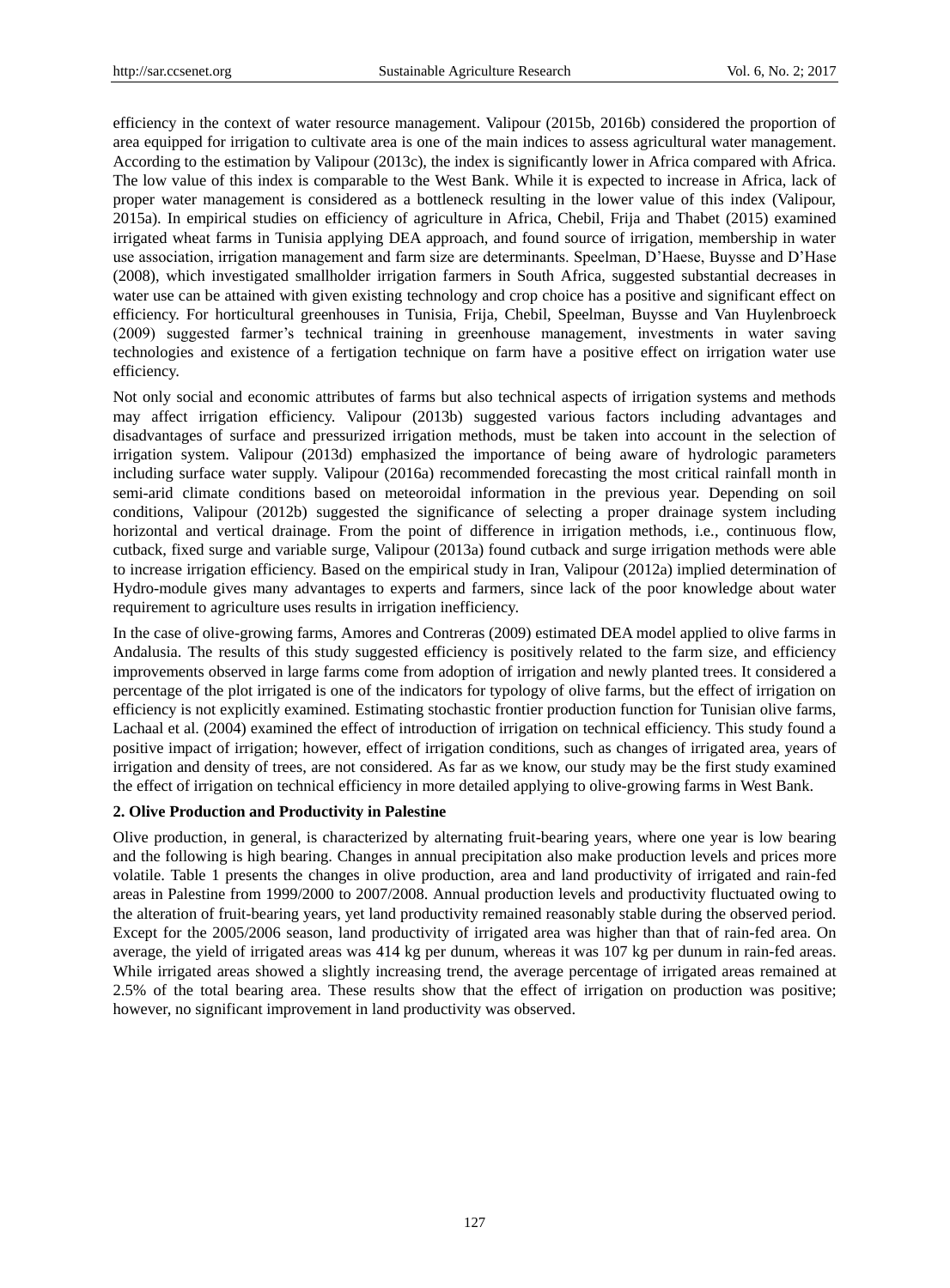|           | Irrigated area |         |                   | Rain-fed area  |         |                   |
|-----------|----------------|---------|-------------------|----------------|---------|-------------------|
|           | Production     | Area    | Land productivity | Production     | Area    | Land productivity |
|           | (Metric tonne) | (dunum) | (kg/dunum)        | (Metric tonne) | (dunum) | (kg/dunum)        |
| 1999/2000 | 8,746          | 19,699  | 444               | 147,953        | 880.672 | 168               |
| 2000/2001 | 8,292          | 21,426  | 387               | 30.216         | 863,322 | 35                |
| 2001/2002 | 11,583         | 23,688  | 489               | 132,311        | 864.781 | 153               |
| 2002/2003 | 6,555          | 22,999  | 285               | 78.755         | 865,444 | 91                |
| 2003/2004 | 13.136         | 23,416  | 561               | 128,188        | 872,025 | 147               |
| 2004/2005 | 13.438         | 23,010  | 584               | 71.986         | 877,878 | 82                |
| 2005/2006 | 3.077          | 22,300  | 138               | 134,372        | 866.917 | 155               |
| 2006/2007 | 16,413         | 23,961  | 685               | 34.155         | 875,762 | 39                |
| 2007/2008 | 3,664          | 23,945  | 153               | 82,222         | 893,721 | 92                |
| Average   | 9,434          | 22.716  | 414               | 93,351         | 873,391 | 107               |

|  |  | Table 1. Change in Olive Production, Area and Land Productivity in Palestine |  |  |  |
|--|--|------------------------------------------------------------------------------|--|--|--|
|--|--|------------------------------------------------------------------------------|--|--|--|

*Note.* Data indicate only bearing area.

*Source.* Palestinian Central Bureau of Statistics (PCBS). *Agricultural Statistics*. various editions. Ramallah.

Table 2 presents olive production, area, number of trees and productivity in the West Bank. Land productivity and production per tree differ among regions. Both land productivity and production per tree are higher in the northern West Bank than in the south. While the level of production per tree is almost identical between the northern and the middle of the West Bank, it is less than half in the southern West Bank compared with the northern part. The difference in annual precipitation and soil conditions may explain this difference in land productivity. However, within the northern West Bank, there are substantial regional differences in land productivity. For instance, productivity in the Salfit governorate was more than double that in Qalqiliya in the 2009/2010 season, ranging from 140.9 kg to 250.1 kg per dunum (Ministry of Agriculture, State of Palestine, 2014). This high variability may be partially explained by natural factors, such as differences in annual precipitation (UNCTAD, 2015).

|  | Table 2. Olive Production, Area, Number of Trees and Productivity in the West Bank, 2010/2011 |  |  |  |  |  |  |
|--|-----------------------------------------------------------------------------------------------|--|--|--|--|--|--|
|  |                                                                                               |  |  |  |  |  |  |

|                              | Production<br>(metric tonnes) | Area<br>(dunum) | trees     | Number of Land productivity<br>(kg/dunum) | Production per<br>tree $(kg$ /tree) |
|------------------------------|-------------------------------|-----------------|-----------|-------------------------------------------|-------------------------------------|
| West Bank                    | 64.474                        | 481.568         | 7.436.211 | 133.9                                     | 8.7                                 |
| North of West Bank           | 48.889                        | 341.578         | 5,134,087 | 143.1                                     | 9.5                                 |
| Middle of West Bank   10,244 |                               | 73,829          | 1.102.299 | 138.8                                     | 9.3                                 |
| South of West Bank           | 5.341                         | 66.161          | 1.199.825 | 80.7                                      | 4.5                                 |

*Source*. PCBS (2012). *Agricultural Statistics Survey 2010/2011*. Ramallah.

The Ministry of Agriculture of Palestine formulated a General Framework for the Development of the Olive Sector in Palestine in 2012 in light of the Agricultural Sector Strategy "Shared Vision" of 2011–2014. This framework identifies the ways in which the olive sector can be developed. In the Agriculture Sector Strategy of 2014–2016 "Resilience and Development," olives are identified as one of the main subsectors in agriculture. Currently, with olive cultivation being seen as the backbone of Palestinian agriculture, the Ministry of Agriculture has called for an olive sector strategy. According to UNCTAD (2011), olive oil is a strong candidate amongst Palestine"s tradable goods and deserving of promotion. While olive harvests have been highly volatile, they contribute to creating a significant export potential (UNCTAD, 2011). Despite its strategic significance, a significant improvement in land productivity was not observed during the 2000s (Table 1). Compared with Israel and Jordan, the land productivity achieved by most olive farmers remained below the potential (UNCTAD, 2015). According to the Ministry of Agriculture, the major challenge and constraint faced by olive famers in Palestine is low profitability. The weakness in production and productivity of olive farms likely results from the small size of holdings, common ownership and absentee owners, which is related to Israeli occupation, and the parceling of plots because of inheritance. These issues may also explain why only weak technical services are available to farmers and why insufficient opportunities exist for accessing loans that will allow the replacement of ageing trees with high-yielding improved varieties, as well as inadequate pest and disease control (Ministry of Agriculture, State of Palestine, 2014). World Bank (2006) pointed out production costs are up to 30% higher than in Jordan, despite similar natural conditions. This low and stagnating land productivity implies a low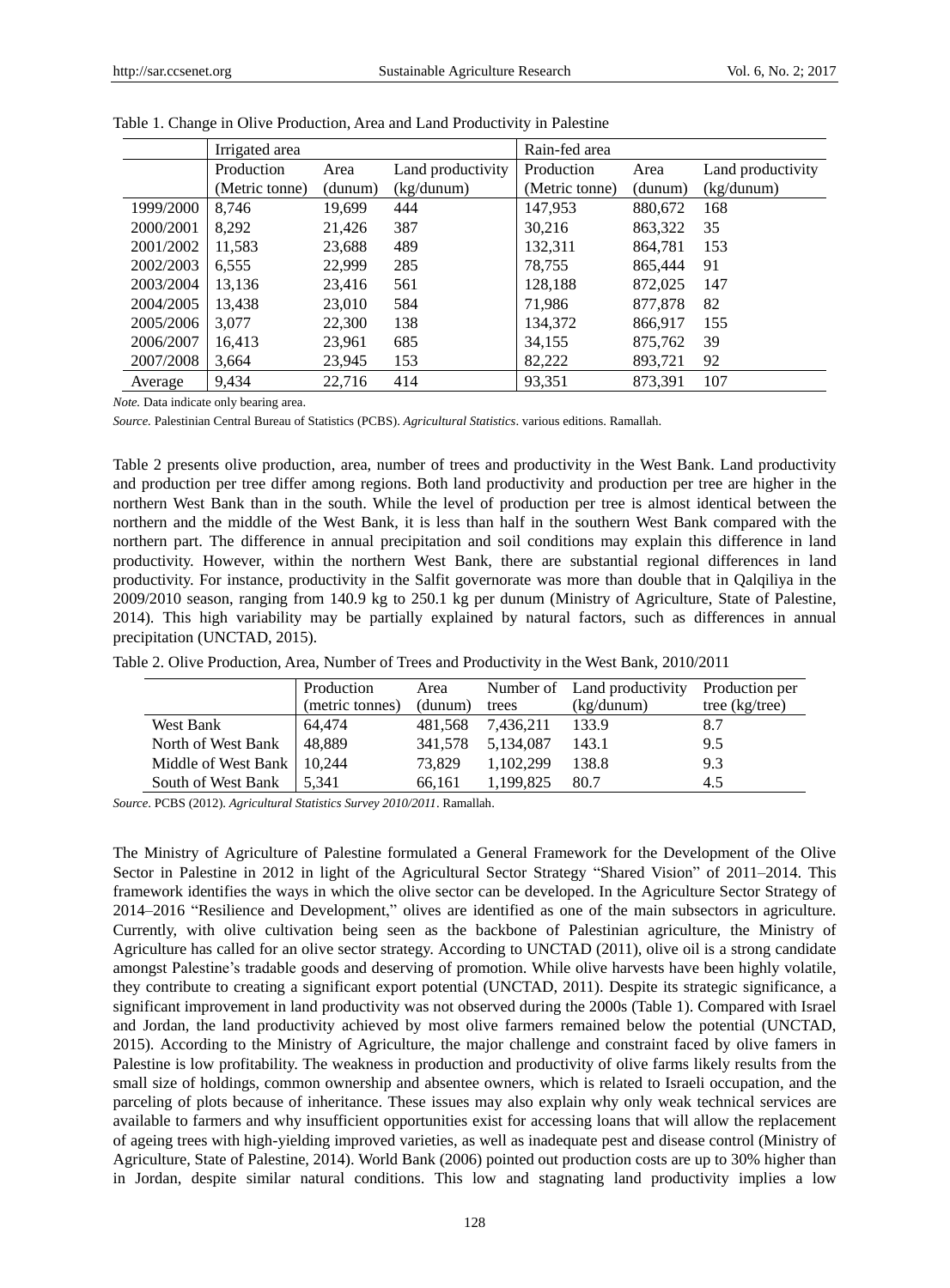contribution of technical change over time. In addition, inefficiencies, i.e., the gap between the potential maximum and current output from available inputs with current technology, may exist.

Although we observed changes in land productivity and compared its regional differences, we must remember that land productivity is only one of the measures of productivity. Improvements in productivity can also arise from technical change, efficiency improvements, scale economies, or some combination of these three factors (Coelli, Rao, O"Donnell, & Battese, 2005). In Section 3, we will extend our discussion to estimations of the production frontier of olive farms and measurements of their technical efficiency.

#### **3. Methodology**

*3.1 Model*

We employ the stochastic frontier model to parametrically estimate production frontiers and levels of technical efficiency in olive production. Following Aigner, Lovell and Schmidt (1977), and Meeusen and van den Broeck (1977), the stochastic frontier production function can be expressed as follows:

$$
Y_i = F(X; \beta) \exp^{\nu_i - u_i}, \tag{1}
$$

where  $Y_i$  denotes production output for the *i*th farm;  $\beta$  is a vector of unknown parameters to be estimated; *X* is a vector of inputs of production and other explanatory variables associated with the *i*th farm. The disturbance term is composed of two parts. First,  $v_i$  refers to statistical random disturbance terms, which are assumed to be independently and identically distributed  $N(0, \sigma_v^2)$ . Second,  $u_i$  is the one-sided non-negative random disturbance term, and its distribution is assumed to be independently and identically distributed but is modelled using different distributional assumptions. Aigner et al. (1977) assumed a half-normal distribution at zero mean, i.e.,  $u_i \sim \text{iid } N^+(0, \sigma_u^2)$ . Stevenson (1980) introduced the truncated normal formulation, i.e.,  $u_i \sim \text{iid } N^+(\mu, \sigma_u)$  $u^2$ ). Meeusen and van den Broeck (1977) assigned an exponential distribution, whereas Greene (1990) introduced a gamma distribution. Jondrow, Lovell, Materov and Schmidt (1982) considered both a half-normal and an exponential distribution. Reifschneider and Stevenson (1991) modelled gamma, truncated normal and exponential distributions.

Based on the above, the technical efficiency of production of the *i*th farm can be defined as:

$$
TE_i = \frac{F(X_i; \beta) \exp(v_i - u_i)}{F(X_i; \beta) \exp(v_i)} = \exp(-u_i).
$$
 (2)

Following Kumbhakar, Ghosh and McGuckin (1991), Huang and Liu (1994), and Battes and Coelli (1995), we adopt a single-stage approach for the estimation of stochastic production and inefficiency equation. In this approach, explanatory variables are inserted directly into the inefficiency error component. Either the mean or the variance of the inefficiency error components is assumed to be a function of explanatory variables. The technical inefficiency effect,  $u_i$ , in the stochastic frontier model is specified in Equation  $(3)$ :

$$
u_i = \delta' z_i + w_i, \tag{3}
$$

where  $\delta$  is a vector of the unknown parameters to be estimated;  $z_i$  is a vector of explanatory variables associated with technical inefficiency in production;  $w_i$  is a random variable.

For estimating the stochastic frontier model, we specify the production function as taking the Cobb-Douglas form:

$$
\ln Y_i = \beta_0 + \sum_{j=K,L,A}^{A} \beta_j \ln X_{ji} + v_i - u_i,
$$
\n(4)

where *Y<sup>i</sup>* represents the quantity of olive production measured in kg; *j* represents inputs used in olive production  $(j = K, L, A)$ ;  $\beta_0$  and  $\beta_j$  are the unknown parameters to be estimated;  $X_{Ki}$  is the capital stock used for olive production measured in new Israeli shekel (NIS); *XLi* is total labour used to olive production; *XAi* is the total land area devoted to olive production measured in dunum;  $v_i$  is the symmetric disturbance term accounting for random shocks and other statistical noise;  $u_i$  is the one-sided non-negative random disturbance term denoting technical inefficiency. The dummy variable for the introduction of irrigation, *DIRi*, is included to control for farm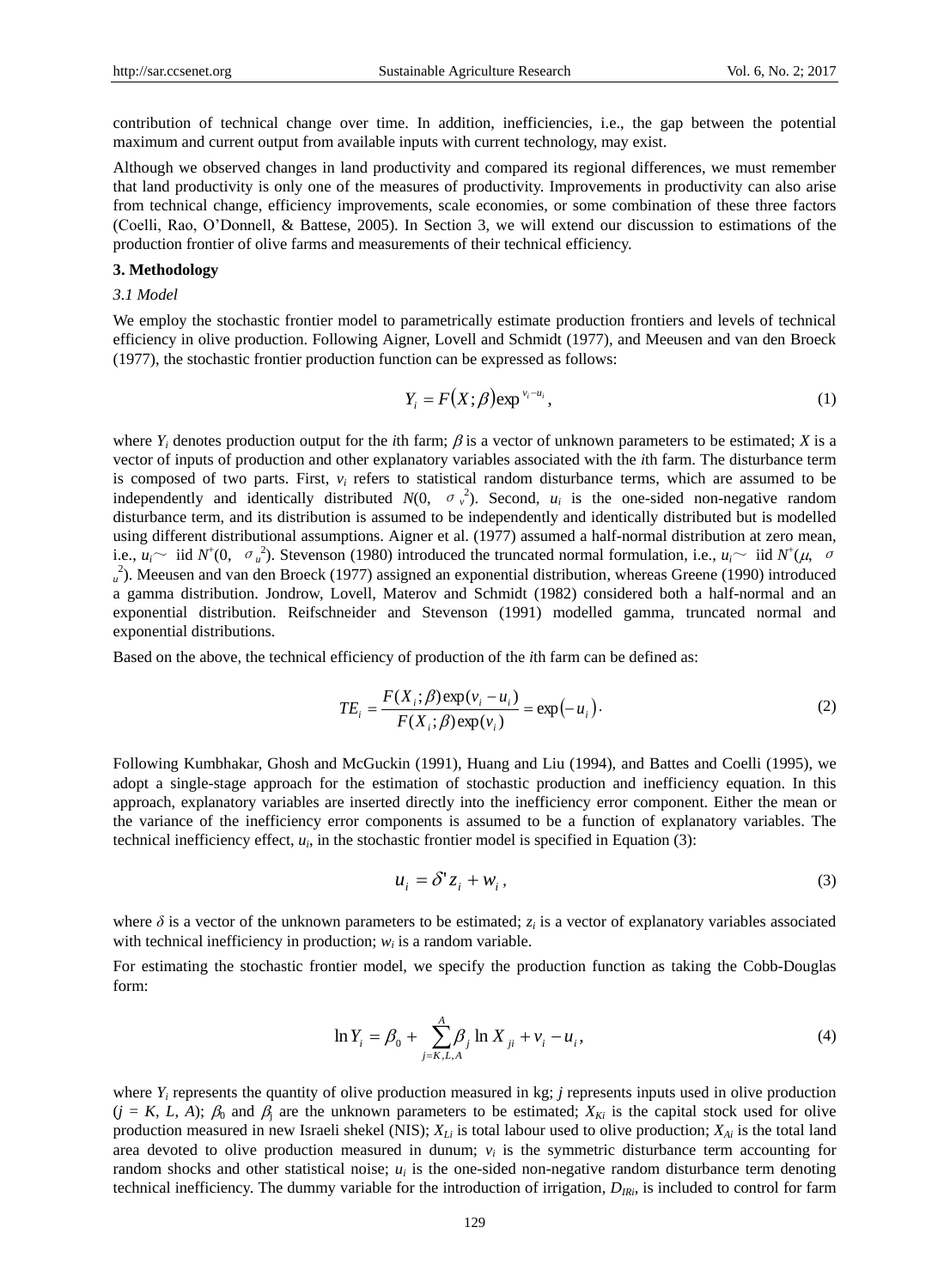characteristics in the estimation.

The model of technical inefficiency effect could be specified as follows:

$$
u_i = \delta_0 + \sum_{h=1}^{H} \delta_h z_{hi} + w_i, \qquad (5)
$$

where  $z_h$  ( $h = 1, 2,..., H$ ) is the farm-specific efficiency related variables. Regarding the factors affecting efficiency, many studies consider human capital as one of the determinants of agricultural production (Kaliranjan & Shand, 1985; Stefanou & Saxena, 1988; Gorton & Davidova, 2004). For olive production in Tunisia, a positive effect of human capital on efficiency was confirmed by Lachaal et al. (2004) and Lachaal et al. (2005), which represented human capital as a share of skilled labour.

On the other hand, several studies have examined the impact of intensification, represented by density of olive trees, on the level of efficiency. According to Beaufoy (2001), olive farms in European countries are generally categorized into three types: low-input traditional farms, intensive traditional farms and intensive modern farms. In these categories, the range of olive tree density is one of the major indicators for typology. Yields varied significantly from 200 kg to 10,000 kg per ha, based on the type of farm. Comparing the levels of olive farming intensity in Spain, Italy, Greece and Portugal, Weissteiner, Strobl and Sommer (2011) found strong intensification in Spain, followed by Italy, Greece and Portugal. While these studies focused on heterogeneity, the typology of olive farms and differences in land productivity, they lacked discussions on how they affected efficiency.

Introduction of irrigation is a critical factor in the intensification of olive farming. Drip irrigation technology has now become major practice in new farms. Traditional type of olive farming is being intensified by the introduction of drip irrigation, and densified by planting new trees in the rows between existing trees (Beaufoy, 2001). As for the effect of irrigation on efficiency, a positive impact was found by Lachaal et al. (2004) for Tunisian olive growers. In addition to the intensity of land and irrigation operation, Amores and Contreras (2009) found that the age of olive trees is one of the major factors explaining the heterogeneity of olive farms in Andalusia. In our model, we test the impact of increasing the number of years under irrigation on technical efficiency. Many studies suggested a negative correlation between farm size and efficiency in agricultural operations (Bravo-Ureta & Evenson, 1994; Ali, Parikh, & Shah, 1994; Hallam & Machado, 1996; Bozoğlu & Ceyhan, 2007). Our model examines the effect of expansion of irrigated land on efficiency.

Regarding market access, Hart, Miljkovic and Shafik (2015), Miljkovic and Shaik (2010), and Miljkovic, Miranda and Shaik (2013) examined the effect of trade openness on technical efficiency. However, most studies found no or even a negative impact on efficiency. In this model, we test the variables of access to export markets, middlemen and olive presses to examine their impact on technical efficiency.

The technical inefficiency effect of the *i*th farm is defined by equation (6):

$$
u_i = \delta_0 + \delta_1 EDU_i + \delta_2 TRD_i + \delta_3 RIR_i + \delta_4 YIR_i + \delta_5 DM_{MDi} + \delta_6 DM_{EXi} + \delta_7 DM_{OPi} + \delta_8 DD_{HHi} + w_i,
$$
 (6)

where *EDU* denotes level of education of the head of the farm household; *TRD* denotes the density of olive trees; *RIR* represents the proportion of irrigated area to the total area; *YIR* is years under irrigation. We include dummy variables to represent the access to markets for extracted olive oil; thus,  $DM_{MD}$  stands for farms that sell olive oil to middlemen (merchants); *DMEX* represents farms that sell olive oil to consumers abroad (export); *DMOP* represents farms that sell olive oil to olive presses. The dummy variable *DDHH* denotes farms that consume olive oil domestically.  $\delta_i$  ( $i = 0...8$ ) is an unknown parameter to be estimated, and  $w_i$  represents the error term. All parameters of the stochastic frontier production function in Equation (4) and the model for technical inefficiency effects in Equation (6) are estimated using single-stage maximum likelihood estimation (MLE) (Reifschneider & Stevenson, 1991; Huang & Liu, 1994).

*3.2 Data*

The data used in this study is drawn from the "Survey on Olive Farms in West Bank-Jenin" conducted in collaboration with the PCBS during September 2015. The area of land cultivated with horticultural crops including olives was 659,894 dunums in the Palestinian Territory, including 612,649 dunums in the West Bank and 47,245 dunums in Gaza Strip. In the West Bank, the largest cultivated area for horticulture trees was in the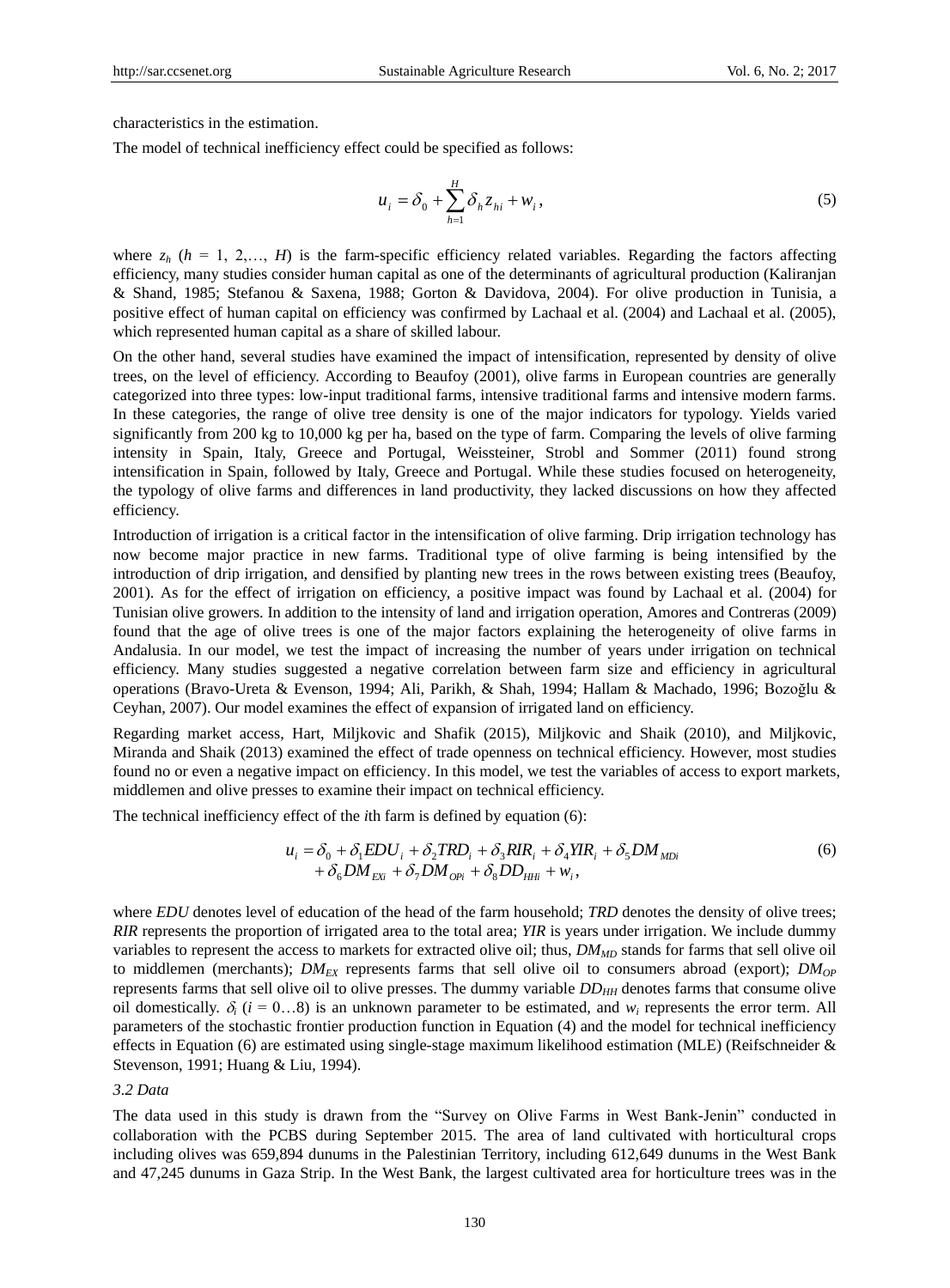Jenin governorate (17.9%) in 2010/2011 (PCBS, 2012). The survey chose this governorate because of the large area under olive cultivation. The area under olive-bearing trees in Jenin was 92,028 dunums and 96,335 tons of olives were produced in 2009/2010, the highest in Palestine (Ministry of Agriculture, State of Palestine, 2014). However, the average productivity of Jenin is lower than any other governorate in the northern West Bank. These figures point to the potential for the expansion of olive production in Jenin.

The sample size of the analysis was 179 olive holdings distributed by strata design. A one-stage stratified random sampling methodology was used and response rate was 89.5%. The 179 farm data included irrigated and non-irrigated farms. Owing to missing information on the level of education and years under irrigation, three data points were dropped. This left data for 176 olive farms which could be subjected to empirical analysis. Table 3 presents the summary statistics of the variables. The dependent variable of the production function *Y* is the production of olives measured in kg. The stock of physical capital (*K*) is the total present value of all machinery and equipment used for olive production. Labor input, *L*, is represented by the total number of labor used in production, including family and employed labor. Land, *R*, represents total cultivated area measured in dunum. A dummy variable of  $D_{IR}$  captures the impact of irrigation. With regard to the independent variables of the inefficiency effects model, *EDU* represents a discrete variable of the farm head's level of education, ranging from illiterate to doctorate holder. As a variable of intensive production, we include a variable of the density of olive trees, *TRD*, measured by number of olive trees per dunum. A variable of the proportion of irrigated area to the total area, *RIR,* is added to examine the effect of expansion of irrigated area, and *YIR* denotes years under irrigation. To examine the effect of marketing, we include a dummy variable, *DMMD*, representing farms that sell olive oil to middlemen (merchants). Access to export markets, a dummy variable of *DMEX* is included representing farms that sell olive oil to consumers abroad. A dummy variable *DMOP* represents farms that sell olive oil to olive presses. As some farms use the extracted olive oil by themselves, a dummy variable *DDHH* is added denoting farms that consume domestically.

Table 3. Summary Statistics of the Variables

| Variables and measurement                               | Mean value | Standard  | Maximum | Minimum  |
|---------------------------------------------------------|------------|-----------|---------|----------|
|                                                         |            | deviation |         |          |
| $Y:$ Production of olives $(kg)$                        | 3503.9     | 5725.5    | 42167   | 33       |
| K: Value of capital stock in use (NIS)                  | 470.6      | 1249.4    | 0.0     | 7782.6   |
| L: Number of labour                                     | 7.9        | 5.7       | 1       | 36       |
| <i>R</i> : Cultivated area (dunum)                      | 21.5       | 26.5      | 1       | 188      |
| $D_{IR}$ : Dummy variable of irrigation (1: introduce   | 0.216      | 0.413     | 1       | $\Omega$ |
| irrigation, 0: otherwise)                               |            |           |         |          |
| EDU: Level of education (1: illiterate, 2: can read 4.6 |            | 2.0       | 1       | 10       |
| and write, 3: elementary, 4: preparatory, 5:            |            |           |         |          |
| secondary, 6: associate diploma, 7: bachelor, 8:        |            |           |         |          |
| higher diploma, 9: master, 10: Ph.D.)                   |            |           |         |          |
| <i>TRD</i> : Density of olive trees (number/dunum)      | 15.5       | 3.1       | 8.0     | 24.0     |
| RIR: Proportion of irrigated area to total area         | 0.072      | 0.169     | 1.0     | 0.0      |
| <i>YIR</i> : Years under irrigation (years)             | 0.857      | 2.025     | 15      | $\theta$ |
| $DM_{MD}$ : Dummy variable of market of middlemen (1:   | 0.102      | 0.304     | 1       | $\Omega$ |
| sell olive oil to middlemen, 0: otherwise)              |            |           |         |          |
| $DM_{EX}$ : Dummy variable of market of export (1: sell | 0.011      | 0.106     | 1       | $\Omega$ |
| olive oil to consumers in abroad, 0: otherwise)         |            |           |         |          |
| $DM_{OP}$ : Dummy variable of market of olive presses   | 0.102      | 0.304     | 1       | $\theta$ |
| $(1:$ sell olive oil to olive presses, 0: otherwise)    |            |           |         |          |
| $DDHH$ : Dummy variable of domestic consumption (1:     | 0.364      | 0.482     | 1       | $\theta$ |
| use olive oil in house, 0: otherwise)                   |            |           |         |          |

*Note*. NIS indicates new Israeli shekel.

#### **4. Empirical Results and Discussion**

Table 4 presents coefficient estimates and corresponding standard errors. Maximum likelihood estimators based on the Cobb-Douglas stochastic frontier model and the technical inefficiency effects model are estimated using the STATA11 package. We estimate three models following the distributional assumptions of half-normal, truncated normal and exponential for the one-sided error term (*ui*). As the hypothesis of constant returns to scale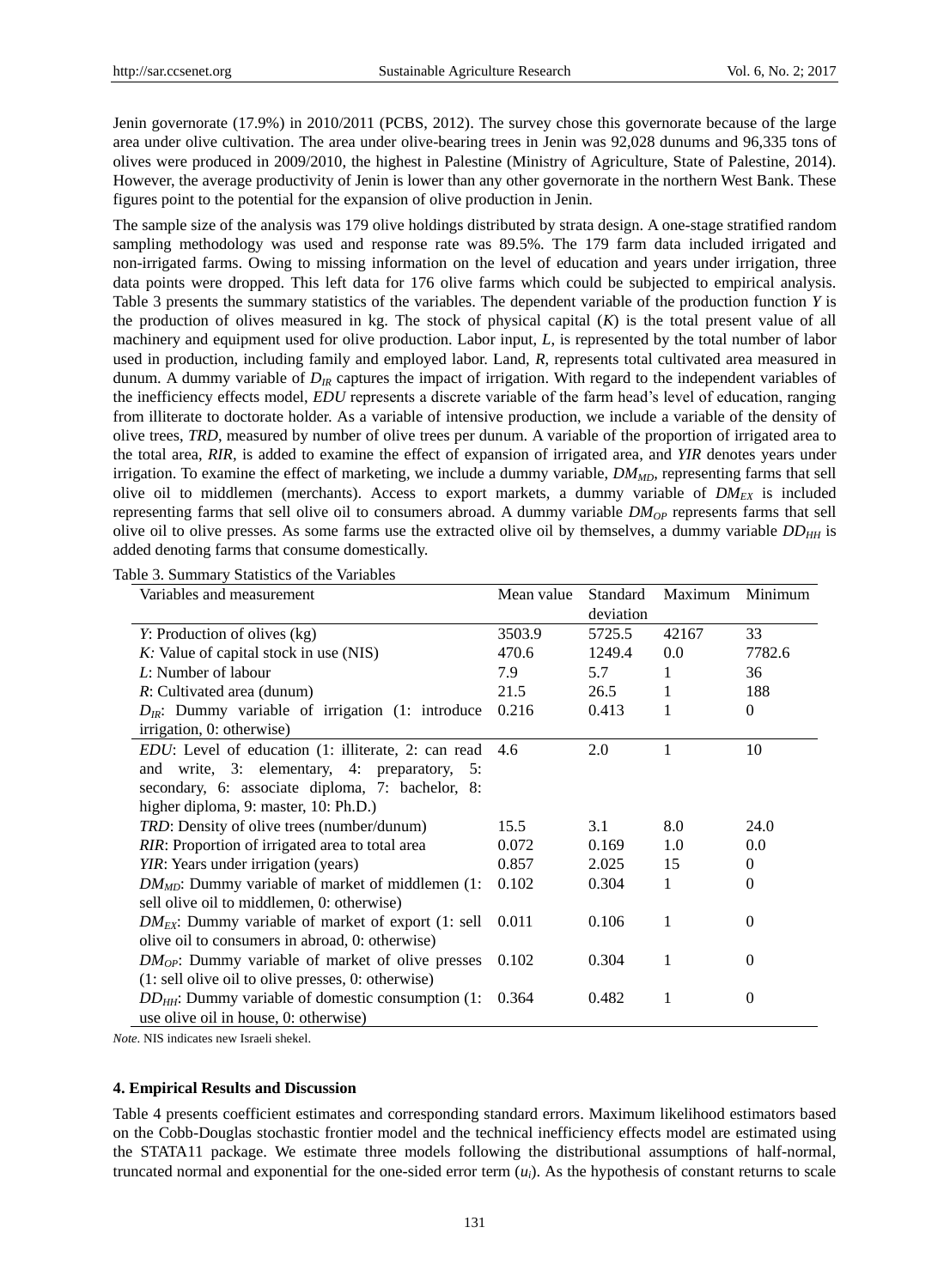(CRTS) cannot be rejected at the 10% level, we estimate three models with different distributional assumptions imposing a restriction of the CRTS. The likelihood-ratio (LR) test rejects the null hypothesis that the inefficiency effects are absent, i.e.,  $\sigma_{\mu} = 0$ , in the half-normal and exponential models. In the truncated normal model, the estimates of the variance parameters  $\sigma$  and  $\gamma$  are positive and statistically significant at the 1% level. In addition, the LR test rejected the null hypothesis of no farm-specific effects (i.e.,  $\delta_1 = \delta_2 = \delta_3 = \delta_4 = \delta_5 = \delta_6 = \delta_7 = \delta_8 = 0$ ) at the 5% level of significance. These results suggest that inefficiency effects are significant for explaining differences in olive production.

The half-normal distribution model is nested in the truncated normal distribution for the one-sided error term. However, the LR test cannot reject the null hypothesis that the truncated normal distribution for  $u_i$  is inappropriate. Hence, the use of the half-normal distribution for  $u_i$  could not be rejected. Regarding the selection of half-normal and exponential distributions, the Akaike and Bayesian information criteria (AIC and BIC) were applied as the two models are non-nested. Both criteria favor the half-normal distribution; this distribution minimizes values of AIC and BIC relative to the exponential distribution. This implies that the half-normal distributional assumption is more appropriate than that of the exponential distribution.

|                            | Normal-Half normal |     |          | Normal-Truncated normal |        |          | Normal-Exponential |     |          |
|----------------------------|--------------------|-----|----------|-------------------------|--------|----------|--------------------|-----|----------|
| Variable                   | Coefficient        |     | standard | Coefficient             |        | standard | Coefficient        |     | standard |
|                            |                    |     | error    |                         |        | error    |                    |     | error    |
| Stochastic frontier model  |                    |     |          |                         |        |          |                    |     |          |
| Constant                   | 5.903              | *** | 0.062    | 5.977                   | ***    | 0.074    | 5.733              | *** | 0.109    |
| LnK                        | 0.045              | *   | 0.024    | 0.044                   | *      | 0.025    | 0.045              |     | 0.027    |
| LnL                        | 0.120              | *** | 0.041    | 0.131                   | ***    | 0.042    | 0.136              | **  | 0.060    |
| Implicit parameter of LnA  | 0.835              |     |          | 0.824                   |        |          | 0.819              |     |          |
| $D_{\mathit{IR}}$          | $-0.144$           |     | 0.101    | $-0.173$                |        | 0.114    | $-0.130$           |     | 0.115    |
| Inefficiency effects model |                    |     |          |                         |        |          |                    |     |          |
| Constant                   | 2.438              | *** | 0.706    | 2.439                   | ***    | 0.659    | 2.243              | **  | 1.039    |
| EDU                        | $-0.128$           | **  | 0.063    | $-0.119$                |        | 0.065    | $-0.173$           |     | 0.095    |
| <b>TRD</b>                 | $-0.109$           | *** | 0.036    | $-0.093$                | **     | 0.041    | $-0.139$           | **  | 0.055    |
| <b>RIR</b>                 | 3.347              | *** | 1.268    | 1.605                   |        | 1.208    | 4.122              | **  | 1.886    |
| <b>YIR</b>                 | $-0.333$           | **  | 0.063    | $-0.260$                | $\ast$ | 0.144    | $-0.411$           | **  | 0.187    |
| $DM_{MD}$                  | $-0.986$           | **  | 0.410    | $-0.827$                |        | 0.524    | $-1.252$           |     | 0.648    |
| $DM_{EX}$                  | 2.577              | **  | 1.049    | 2.973                   | ***    | 0.847    | 3.442              | **  | 1.519    |
| $DM_{OP}$                  | $-1.622$           | *** | 0.458    | $-1.638$                | **     | 0.695    | $-2.263$           | *** | 0.809    |
| $DD_{HH}$                  | 0.609              | **  | 0.706    | 0.594                   | **     | 0.258    | 0.732              | *   | 0.390    |
| Variance parameters        |                    |     |          |                         |        |          |                    |     |          |
| $ln\sigma_v^2$             | $-3.382$           | *** | 0.502    |                         |        |          | $-2.538$           | *** | 0.639    |
| $\sigma^2$                 |                    |     |          | 0.950                   | ***    | 0.255    |                    |     |          |
| $\gamma$                   |                    |     |          | 0.973                   | ***    | 0.015    |                    |     |          |
| Log-likelihood             | $-163.264$         |     |          | $-162.682$              |        |          | $-170.686$         |     |          |
| No. of observations        | 176                |     |          | 176                     |        |          | 176                |     |          |
| <b>AIC</b>                 | 354.527            |     |          | 355.364                 |        |          | 369.373            |     |          |
| <b>BIC</b>                 | 398.914            |     |          | 402.921                 |        |          | 413.760            |     |          |

Table 4. Coefficients and Standard Errors of the Stochastic Frontier and Inefficiency Effects Models

*Note*. \*, \*\*, \*\*\* indicate significance at the 10%, 5% and 1% levels, respectively.

The statistical problem to be resolved in this model is the possibility of endogeneity of *TRD* and *RIR*. These variables might be correlated with the error term. If endogeneity exists, the estimations may produce biased and inconsistent results. Following Wooldridge (2002), and Davidson and MacKinnon (2004), we employ the instrumental variable method. Applying the Durbin-Wu-Hausman test for endogeneity, we specify equations showing that the decision regarding the degree of tree density (*TRD*) and that for choosing the proportion of area of irrigation (*RIR*) are affected by four instrumental variables: cost of water (*CW*), distance to olive presses (*DTP*), a dummy variable for intention to own olive-oil milling ( $D_{IO}$ ) and another dummy for intention of direct milling (*DID*). These instrumental variables are selected since they are highly correlated with the variables *TRD* and *RIR* but not with the error term of equation (6). To test for endogeneity, we first estimate the equation that includes the independent variables of equation (6) plus a set of the instrumental variables. Then, we estimate the original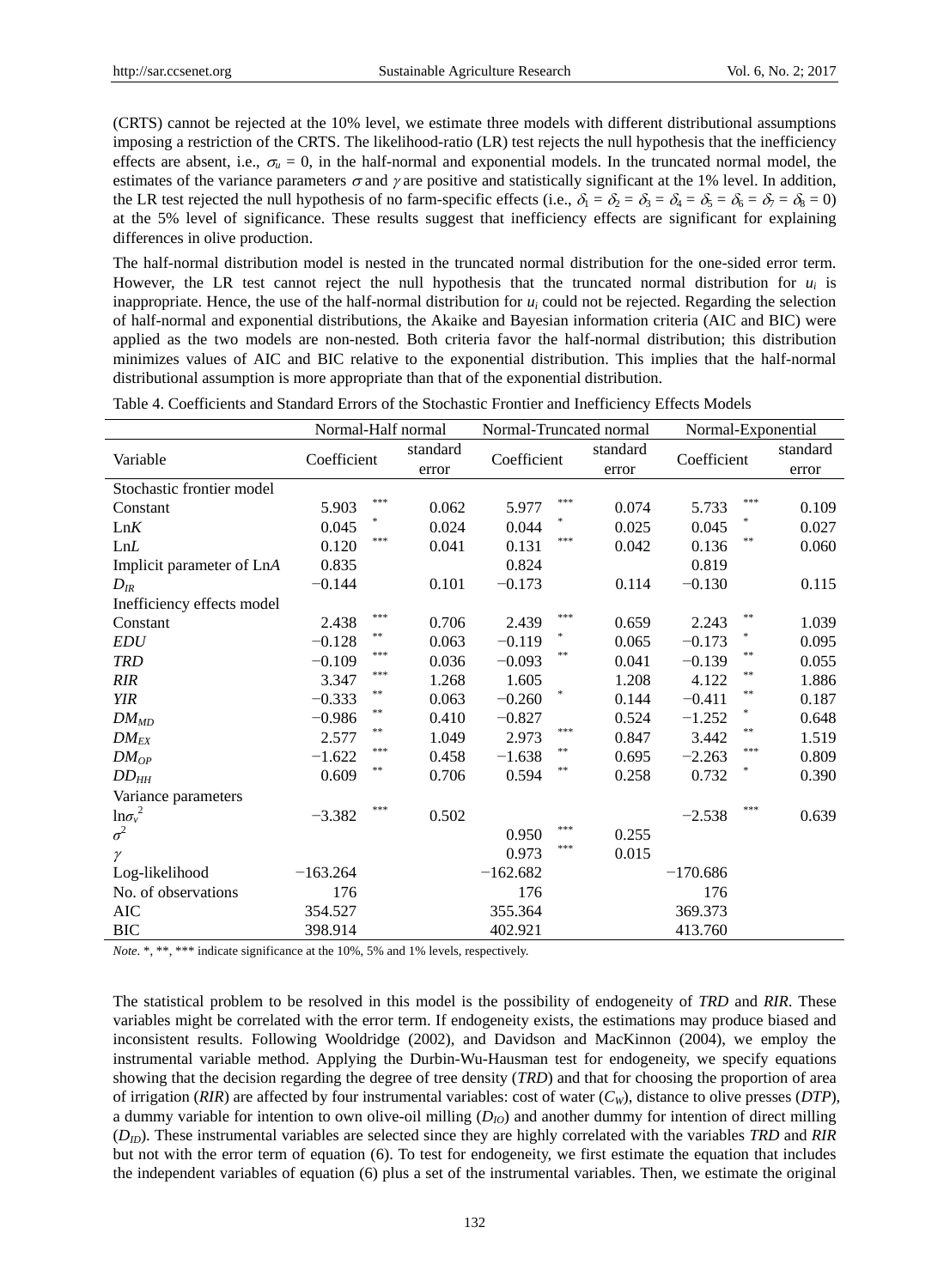equation (4), including the residuals obtained from the first estimation. Under the null hypothesis of the existence of endogeneity, the coefficients of these additional residual terms do not equal zero. If the null hypothesis is rejected, *TRD* and *RIR* are not endogenous. Following this method, the endogeneity test shows that the coefficients of the residual terms are insignificant, even at the 10% level. This result thus rejects the possibility of endogeneity of *TRD* and *RIR*.

The results of the preferred half-normal model suggest that the signs of the estimated parameters are as expected. The estimated coefficients of capital stock and labor input are positive and statistically significant, confirming that these are significant factors in determining the level of output. Surprisingly, the irrigation dummy is not statistically significant. This implies that irrigation does not contribute significantly to increasing the output level.

The estimated results of the chosen half-normal model and the other two models are largely consistent vis- $\grave{a}$ -vis the determinants of efficiency, except for the proportion of irrigated area (*RIR*) and the market of middlemen (*DMMD*) variables, which are not significant in the truncated normal model. From the estimated coefficients of the inefficiency equation, three major factors are found to positively affect the level of efficiency. First, the estimated coefficient of education level (*EDU*) is negative and statistically significant. This result shows that human capital accumulation contributes to improving efficiency. The positive impact of human capital such as education, agricultural experience and training on efficiency in agricultural production has been widely confirmed (Kaliranjan & Shand, 1985; Stefanou & Saxena, 1988; Gorton & Davidova, 2004; Solís, Bravo-Ureta, & Quiroga, 2009). For olive farms in Tunisia, Lachaal et al. (2004, 2005) found a positive relationship between the share of skilled labor and technical efficiency. To estimate equation (6), we test the significance of the variables of age of farm head as well as years of farming and training, but only the education level of the farm head was found to be significant.

Second, the estimated coefficient of the density of olive trees (*TRD*) is negative and significant. This suggests that more intensive cropping is associated with higher efficiency. According to the typology of Beaufoy (2001), for olive growers in Europe, tree density ranges from 80 to 250 trees per ha in intensive traditional farms, whereas it ranges from 200 to 400 trees per ha in intensive modern farms. In Jenin, the average number of olive trees is 166 per ha, ranging from 88 to 266 trees. For olive farming in Andalusia, Amores and Contreras (2009) established that modern techniques such as irrigation as well as new plantations and intensive farming are the most important factors in current technical efficiency.<sup>3</sup> Following the typology of Beaufoy (2001), olive farms in Jenin can be categorized as intensive traditional farms; and the evidence provided by Amores and Contreras (2009) suggests the possibility of improving efficiency in Jenin through intensification of cropping.

In addition, years under irrigation (*YIR*) yielded a negative, significant coefficient. This suggests that farms become more efficient as the number of years of irrigation increases. Regarding the relationship between irrigation and technical efficiency, Frija et al. (2009) revealed a positive association between irrigated water use efficiency and technical efficiency for horticultural greenhouse farms in Tunisia. Proietti and Antognozzi (1996) examined the relationship between irrigation, productive activity and fruit quality of table olives (cultivar *"ascolana tenera"*), and concluded that irrigation contributed to improve the commercial value of the fruit by increasing the size and pulp/pit ratio and intensifying fruit coloring. The results herein are consistent with these previous studies. Amores and Contreras (2009), who classified olive farms in Andalusia, considered the unproductive youth period of olive trees to be 10 years; and the average number of years under irrigation in their sample is eight. According to Lachaal et al. (2004), increasing the share of productive olive trees, i.e., those that are between 20 and 70 years old, has a positive effect on improving efficiency in Tunisia. These results imply that more mature irrigated olive trees produce more fruit even if other inputs are held constant.

On the contrary, the estimated coefficient of the proportion of irrigated area (*RIR*) is positive and statistically significant. This result is unsurprising but consistent with the negative relationship between farm size area and efficiency. Further, this accords with prior studies that have found a negative relationship between farm size and level of technical efficiency in agricultural production (Bravo-Ureta & Evenson, 1994; Ali et al. 1994; Hallam & Machado, 1996; Bozoğlu & Ceyhan, 2007). For Greek olive farms, Tzouvelekas et al. (2001) suggested that larger farms tend to have lower efficiency than small farms. These results imply that enlarging the irrigated area does not contribute to efficiency increases in Jenin, whereas more intensive cropping with mature olive trees is a positive factor in improving efficiency.

Fifth, the estimated coefficients of the dummy variables  $DM_{MD}$  and  $DM_{OP}$  are negative and statistically significant. These results suggest that farms that sell their extracted olive oil to middlemen and olive presses exhibit higher efficiency. Moreover, the estimated coefficient of *DD<sub>HH</sub>* is positive and significant. This suggests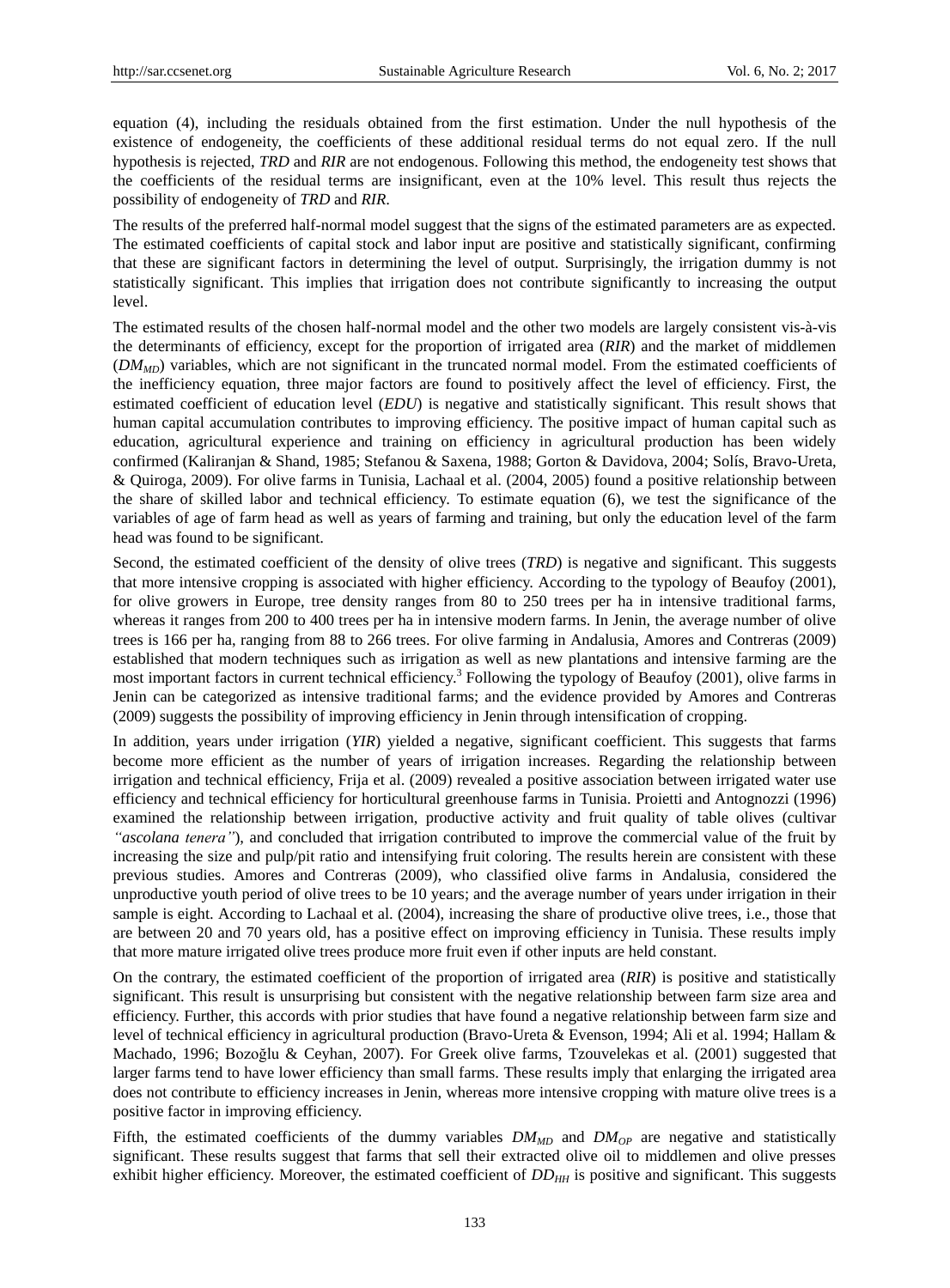that efficiency is lower on farms that consume olive oil domestically. Regarding the effect of access to export markets ( $DM_{EX}$ ), the estimated coefficient is positive and statistically significant. Thus the effect of access to export markets on efficiency is negative, which does not immediately appear to accord expectation. However, Hart et al. (2015) examined the impact of trade openness on technical efficiency of the EU"s agricultural sector. This study suggested trade openness has an immediate negative impact on efficiency, but it contributes to increase efficiency over time. For US agriculture, over 1948–2006, Miljkovic and Shaik (2010) found that a decrease in the share of agricultural imports to agricultural GDP had a positive impact on increasing technical efficiency, whereas an increase in the share of agricultural exports had no impact. In Brazilian agriculture, Miljkovic et al. (2013) found increased exports do not have a significant impact on technical efficiency. In the case of Palestine, the main destination of olive oil exports has long been Israel, with the exports averaging 4,000 tons per year (UNCTAD, 2015). However, the customs union arrangement imposed by Israel on the occupied territories prevented the entry of Palestinian products into Israel while Israel"s own heavily subsidized products are allowed to enter freely into Palestinian markets (Naquib, 2003). Palestinian farmers have reduced the use of fertilizers considerably following Israeli restrictions on imported agricultural inputs (UNCTAD, 2015). In addition, the large migration of Palestinian workers to Israel and the transmission of inflationary trends in the Israeli economy to Palestinian markets have eroded the competitiveness of Palestinian trade (Astrup & Dessus, 2001; Abugamea, 2010). These asymmetric trade relations between Palestine and Israel may prevent expanding Palestinian opportunities for olive oil exports. In this sample, indeed, access to export markets is quite limited. Although most studies have been unable to confirm the positive link between trade openness and technical efficiency, we found a negative impact of efficiency in the case of Jenin. In other words, access to local markets seems to be more relevant than access to export markets. The negative sign of  $DM_{MD}$  and  $DM_{OP}$  as well as the positive sign of *DD<sub>HH</sub>* imply market-oriented farms are associated with higher efficiency. Saldias and von Cramon-Taubadel (2012) found that market access, measured by distance to the nearest main road, has a positive effect on farm efficiency for small farmers in Chile. Although the impact of openness to export markets on efficiency is negative, market-oriented farms seem to be relatively efficient.

The frequency distribution of technical efficiency is presented in Table 5. The average level of technical efficiency of the half-normal and truncated normal models are 48.6% and 46.1%, respectively, whereas it is estimated at 55.9% for the exponential model. The estimated efficiency scores of the preferred half-normal model indicate the existence of technical inefficiency in olive farms. The average level of technical efficiency is estimated at 48.6%, ranging from a minimum of 2.0% to a maximum of 95.3%. It is suggested that farms in this sample are producing, on average, at 51.4% of their potential at the current levels of technology and input. Sixty-nine farms (39.2% of the total sample) are relatively inefficient on a within-sample basis, with scores of less than 40.0%. It should be noted that the level of technical efficiency of 22.7% of sample farms ranges from 20.0% to 40.0% while there exists 23.9% of farms whose efficiency is between 60.0% and 80.0%. As there are two distinct peaks, i.e., two local maxima in a histogram around 20.0% and 80.0% of efficiency level with a valley separating them, the pattern of the distribution of efficiency can be bimodal. This pattern implied there are both less efficient group and more efficient group of farms. Comparing this bimodal pattern of efficiency distribution between irrigated and non-irrigated farms, the pattern is rather multimodal for non-irrigated farms, and for irrigated farms we found two local maxima around 40.0% and 70.0% of efficiency level. It implied level of efficiency seems to be converging for irrigated farms compared with non-irrigated.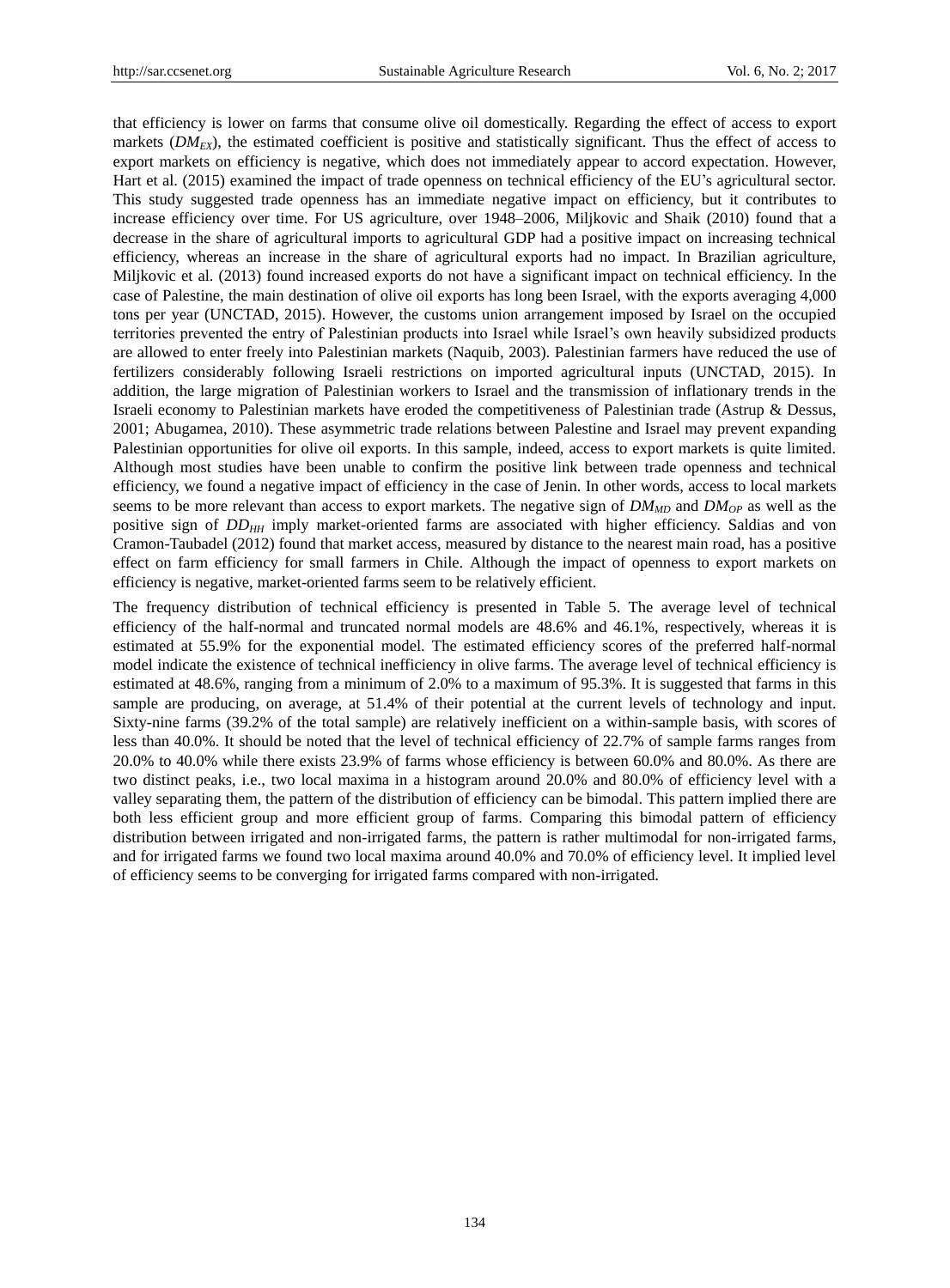|                          | Normal-     | Normal-          | Normal-     |
|--------------------------|-------------|------------------|-------------|
|                          | Half normal | Truncated normal | Exponential |
| <b>Efficiency</b> levels |             |                  |             |
| TE < 0.2                 | 29          | 33               | 19          |
|                          | (16.5)      | (18.8)           | (10.8)      |
| 0.2 < TE < 0.4           | 40          | 48               | 38          |
|                          | (22.7)      | (27.3)           | (21.6)      |
| 0.4 < TE < 0.6           | 39          | 35               | 30          |
|                          | (22.2)      | (19.9)           | (17.0)      |
| 0.6 < TE < 0.8           | 42          | 36               | 49          |
|                          | (23.9)      | (20.5)           | (27.8)      |
| TE > 0.8                 | 26          | 24               | 40          |
|                          | (14.8)      | (13.6)           | (22.7)      |
| <b>Efficiency</b> scores |             |                  |             |
| Mean                     | 0.486       | 0.461            | 0.559       |
| Median                   | 0.477       | 0.438            | 0.610       |
| Standard deviation       | 0.259       | 0.255            | 0.261       |
| Minimum                  | 0.020       | 0.019            | 0.024       |
| Maximum                  | 0.953       | 0.934            | 0.980       |

Table 5. Frequency Distribution of Technical Efficiency

*Note*. Percentages are in parentheses.

These wide variations in the level of technical efficiency in olive production are not surprising; however, the average level of technical efficiency is discernably low in the case of the West Bank. For comparison with other olive producing countries in the Mediterranean region, the overall technical efficiency of olive farms in Greece was stable from 74.9% (1987) to 76.8% (1993) (Tzouvelekas et al., 1999), whereas it showed a decreasing trend in the case of the island of Crete, from 87.5% to 63.7% during the same period (Tzouvelekas, Giannakas, Midmore, & Mattas, 1997). Similarly, the estimated level of technical efficiency for Spanish olive farms was 75.5% on average during the period 1999–2002 (Lambarraa et al., 2007). For Tunisian olive farms, the estimated technical efficiency for the Mahdia region was 83.5% on the basis of data collected from 1999 to 2002 (Lachaal et al., 2004), whereas it was 82% for farmers in the Sfax region, over the period from 1994 to 1997 (Lachaal et al., 2005). The estimated results of technical efficiency for farmers in Jenin reveal the existence of relatively inefficient farms; however, they also suggest the possibility of increasing production by 51.4%, given the current state of technology and input levels.

Results of the comparison of efficiency scores between irrigated and non-irrigated farms are presented in Table 6. In all distributional assumptions, average technical efficiency of irrigated olive farms is slightly higher than that of non-irrigated farms; however, the difference is not statistically significant. In the agricultural sector in Mediterranean countries, Hassine (2007) found a positive impact of the introduction of irrigation on technical efficiency. In wheat production in Tunisia, the increase in water resources and adherence to a water users" association were associated with higher efficiency (Chebil et al., 2015). For olive farmers in the Mahdia region of Tunisia, Lachaal et al. (2004) found a positive impact of irrigation on efficiency improvement.

Despite these findings in some regions of Mediterranean countries, in the West Bank of Jenin, the introduction of irrigation does not significantly contribute to increase efficiency. One possible explanation is the difference in age of olive trees between irrigated and non-irrigated. Amores and Contreras (2009) considered the youth the age of olive trees below 10 years old is unproductive youth period. For the analysis on Tunisia olive farms, Lachaal et al. (2004) used the share of productive olive trees from 20 to 70 years old as an explanatory variable of the inefficiency equation. The finding suggests a positive impact of increasing in the share of productive trees on efficiency improve. These results suggest increasing number of productive trees may contribute to increase efficiency. However, in the case of Jenin, the average age of irrigated olive trees, non-irrigated are 41, 44, respectively. As the difference in the average age of trees is marginal, the explanation by the difference in age of trees is less relevant. Another possible explanation is the effect of scale inefficiency. Results of efficiency analysis on olive farms using DEA by Amore and Contreras (2009) in Andalusia suggested that overall efficiency score under the assumption of variable returns to scale is higher in irrigated farms than non-irrigated, but the score of scale efficiency of irrigated farms is lower than that of non-irrigated. These results suggest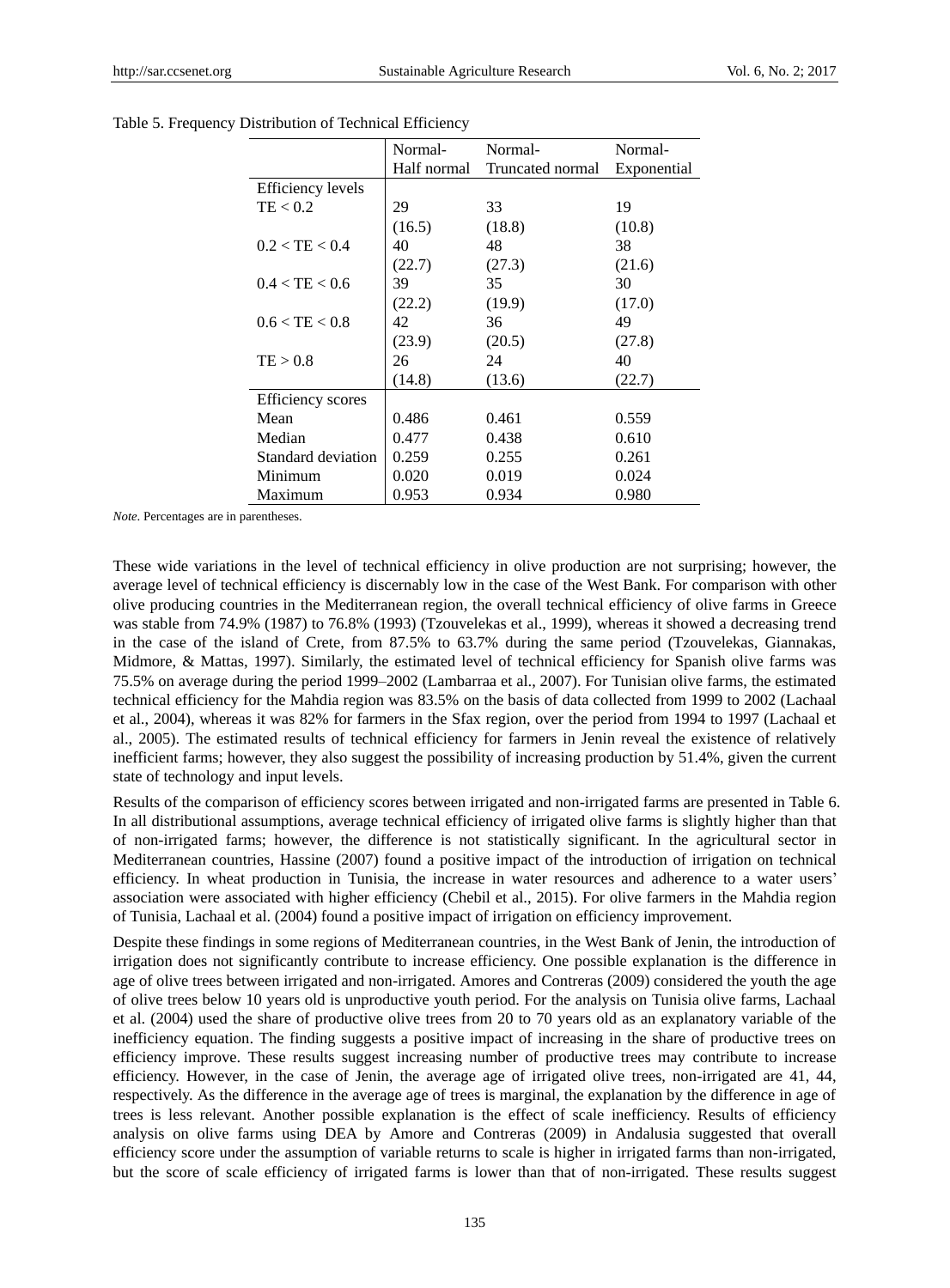irrigated olive farms are technically efficient but inefficient in scale compared with non-irrigated. This experience in Spain implies the difficulty to realize optimal scale even for more advanced olive farms in Andalusia. Going back to the case of Jenin, our estimation of technical efficiency scores in Table 6 includes scale efficiency or inefficiency. The relatively low scores of technical efficiency in irrigated farms may reflect scale inefficiency. However, for more detailed analysis, we need to implement DEA to estimate pure technical efficiency differentiated from scale efficiency.

|                        | Normal-     | Normal-          | Normal-     | Number of    |
|------------------------|-------------|------------------|-------------|--------------|
|                        | Half normal | Truncated normal | Exponential | observations |
| Technical efficiency   | 0.503       | 0.488            | 0.576       | 38           |
| of irrigated farms     | (0.248)     | (0.247)          | (0.245)     |              |
| Technical efficiency   | 0.481       | 0.454            | 0.555       | 138          |
| of non-irrigated farms | (0.263)     | (0.258)          | (0.265)     |              |
| Mean difference        | 0.022       | 0.034            | 0.021       |              |
| <i>t</i> -statistics   | 0.462       | 0.726            | 0.439       |              |

Table 6. Comparison of Technical Efficiency between Irrigated and Non-Irrigated Farms

*Note*. Standard deviations are in parentheses.

#### **5. Conclusion**

To our knowledge, this study may be the first attempt to examine the technical efficiency of olive farms in Palestine. The objective is to estimate the level of technical efficiency and identify the sources of efficiency in olive production. Collaborating with the PCBS, we implemented the survey on olive-growing farms in Jenin during September 2015. Using the collected data of 176 olive farms, we estimated a Cobb-Douglas stochastic frontier production function simultaneously with technical inefficiency effects.

Our empirical results suggest that the education level of the head of farm households and a higher density of olive trees contribute to improve the technical efficiency of olive farms in Jenin. Increasing the years of irrigation has a positive impact on efficiency but enlarging the irrigated area has a negative effect. Access to export markets is actually limited, but farms exporting olives are associated with lower efficiency. While those farms which use olives domestically exhibited lower efficiency, farms with access to middlemen and olive oil presses, i.e., market-oriented farms, showed higher efficiency. The average level of technical efficiency of the chosen half-normal model was estimated at 48.6%, ranging from a minimum of 2.0% to a maximum of 95.3%. Compared with other farms in the Mediterranean region, the relatively low efficiency scores suggest the existence of substantive farm level inefficiencies. Comparing average efficiency scores between irrigated and non-irrigated farms, we found the effect of irrigation to be marginal. Overall, our results suggest that olive farms in Jenin have the potential to increase their production by 51.4% through more efficient use of technology and production inputs.

These results imply that the promotion of intensive farms with mature olive trees and expanding access to markets would contribute to upgrade the efficiency of olive farms in the West Bank operating under severe geographical and geopolitical constraints. As Beaufoy (2001) suggested, intensification of olive farming with irrigation is becoming increasingly widespread in many regions of Mediterranean countries. The results of this study provide the empirical evidence to support the adoption of more intensive farming by means of irrigation, highly densified plantation (increase in tree density) with continuous irrigation (increase in years of irrigation). Our study also implies the promotion of intensive farming with irrigation rather than a mere expansion of irrigated area would be effective to realize the best practice for olive production even under the severe condition of water scarcity.

#### **Acknowledgments**

The author gratefully acknowledged that this research was supported by the Japan Science for Promotion of Sciences (JSPS) under the Grant-in-Aid for Challenging Exploratory Research, No. 26590035, entitled: "Research on Promotion and Development of Olive Industries in West Bank for Peace and Prosperity". The author thanks the Palestinian Central Bureau of Statistics for their collaboration in implementing the survey of Jenin.

#### **References**

Abugamea, G. H. (2010). The competitiveness of the Palestinian foreign trade: A cointegration analysis. *ERF*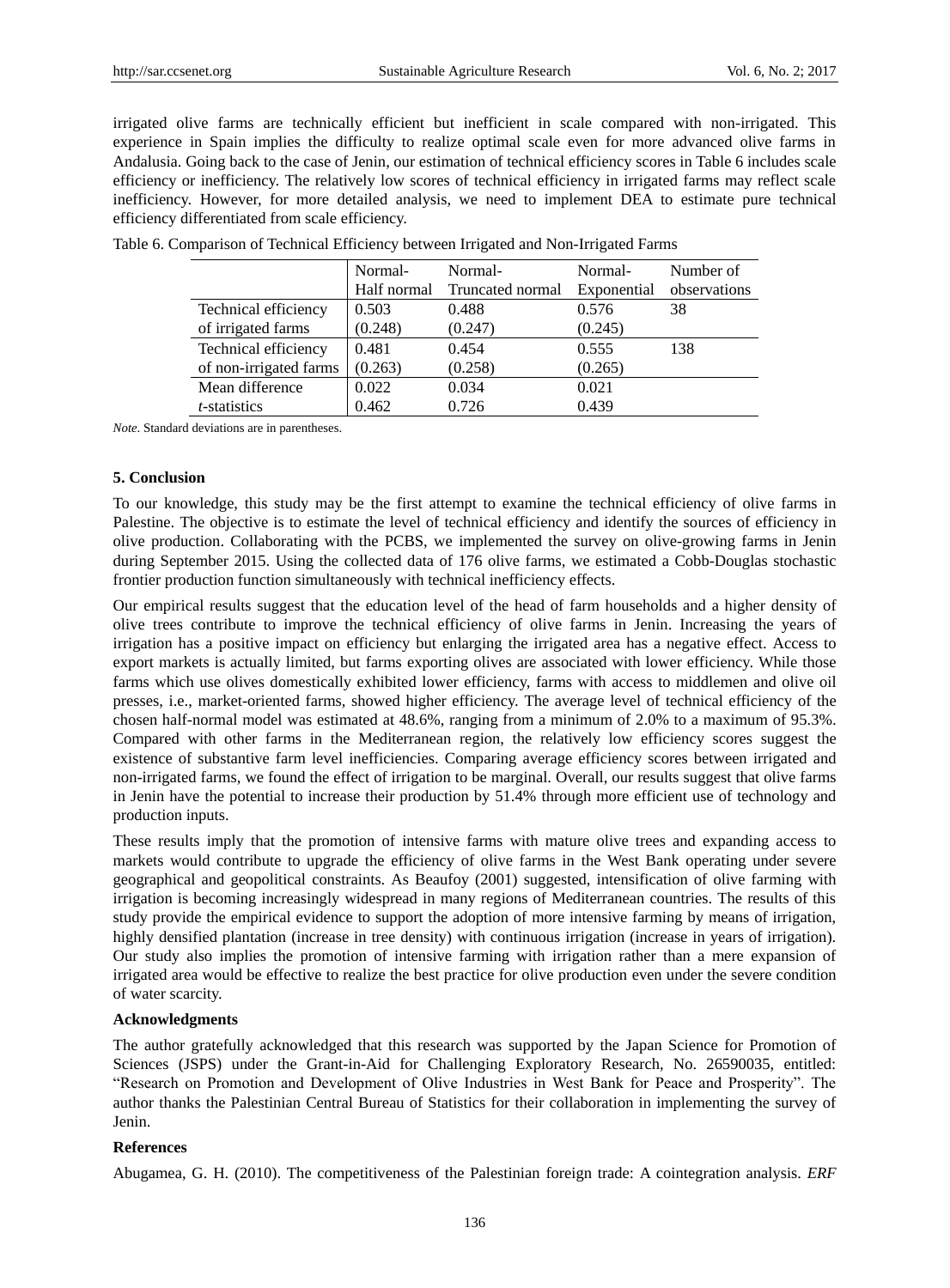*Working Paper Series, No.541*. Cairo: Economic Research Forum.

- Aigner, D. J., Lovell, C. A. K., & Schmidt, P. (1977). Formulation and estimation of stochastic frontier production function models. *Journal of Econometrics*, *6*, 21-37. https://doi.org/10.1016/0304-4076(77)90052-5
- Ali, F., Parikh, A., & Shah, M. (1994). Measurement of profit efficiency using behavioral and stochastic frontier approaches. *Applied Economics*, *26*, 181-188. https://doi.org/10.1080/00036849400000074
- Amores, A. F., & Contreras, I. (2009). New approach for the assignment of new European agricultural subsidies using scores from data envelopment analysis: Application to olive-growing farms in Andalusia (Spain). *European Journal of Operational Research*, *193*(3), 718-729. https://doi.org/10.1016/j.ejor.2007.06.059
- Artukoglu, M. M., Olgun, A., & Adanacioglu, H. (2010). The efficiency analysis of organic and conventional olive farms: Case of Turkey. *Agric. Econ-Czech*, *56*(2), 89-96.
- Astrup, C., & Dessus, S. (2001). Exporting labor or goods? Long-term implications for the Palestinian economy. *ERF Working Paper Series, No.0131*. Cairo: Economic Research Forum.
- Battese, G. E., & Coelli, T. J. (1995). A model for technical inefficiency effects in a stochastic frontier production function for panel data. *Empirical Economics*, *20*, 325-332. https://doi.org/10.1007/BF01205442
- Bozoğlu, M., & Ceyhan, V. (2007). Measuring the technical efficiency and exploring the inefficiency determinants of vegetable farms in Samsun province, Turkey. *Agricultural Systems*, *94*, 649-656. https://doi.org/10.1016/j.agsy.2007.01.007
- Bravo-Ureta, B., & Evenson, R. E. (1994). Efficiency in agricultural production: The case of peasant farmers in eastern Paraguay. *Agricultural Economics*, *10*, 27-37. https://doi.org/10.1016/0169-5150(94)90037-X
- Bravo-Ureta, B., Sol  $\acute{\textbf{s}}$ , D., Moreira, V., Maripani, J., Thiam, A., & Rivas, T. (2007). Technical efficiency in farming: A meta-regression analysis. *Journal of Productivity Analysis*, *27*(1), 57-72. https://doi.org/10.1007/s11123-006-0025-3
- Beaufoy, G. (2001). The environmental impact of olive oil production in the European Union: Practical options for improving environmental impact. European Forum on Nature Conservation and Pastoralism and the Asociación para el Análisis y Reforma de la Política Agro-rural.
- Chebil, A., Frija, A., & Thabet, C. (2015). Economic efficiency measures and its determinants for irrigated wheat farms in Tunisia: A DEA approach. *New Medit*, *2*, 32-38.
- Coelli, T. J., Rao, D. S. P., O"Donnell, C. J., & Battese, G. E. (2005). *An introduction to efficiency and productivity analysis* (2nd ed.). New York: Springer.
- Cukur, F., Saner, G., Cukur, T., Dayan, V., & Adanacioglu, H. (2013). Efficiency analysis of olive farms: The case study of Mugla province, Turkey. *Journal of Food, Agriculture and Environment*, *11*(2), 317-321.
- Davidson, R., & MacKinnon, J. (1993). *Estimation and inference in econometrics*. New York and Oxford: Oxford University Press.
- Farrell, M. J. (1957). The measurement of productive efficiency. *Journal of the Royal Statistical Society*, *Series A* (120), 253-290. https://doi.org/10.2307/2343100
- Frija, A., Chebil, A., Speelman, S., Buysse, J., & Van Huylenbroeck, G. (2009). Water use and technical efficiencies in horticultural greenhouses in Tunisia. *Agriculture Water Management*, *96*, 1509-1516. https://doi.org/10.1016/j.agwat.2009.05.006
- Gorton, M., & Davidova, S. (2004). Farm productivity and efficiency in the CEE applicant countries: A synthesis of results. *Agricultural Economics*, *30*, 1-16. https://doi.org/10.1016/j.agecon.2002.09.002
- Greene, W. H. (1990). A gamma-distributed stochastic frontier model. *Journal of Econometrics*, *46*(1-2), 141-163. https://doi.org/10.1016/0304-4076(90)90052-U
- Hallam, D., & Machado, F. (1996). Efficiency analysis with panel data: A study of Portuguese dairy farms. *European Review of Agricultural Economics*, *23*, 79-93. https://doi.org/10.1093/erae/23.1.79
- Hart, J., Miljkovic, D., & Shafik, S. (2015). The impact of trade openness on technical efficiency in the agricultural sector of the European Union. *Applied Economics*, *47*(12), 1230-1247. https://doi.org/10.1080/00036846.2014.993134
- Hassine, N. B. (2007). Technical efficiency in the Mediterranean countries' agricultural sector. *Région et*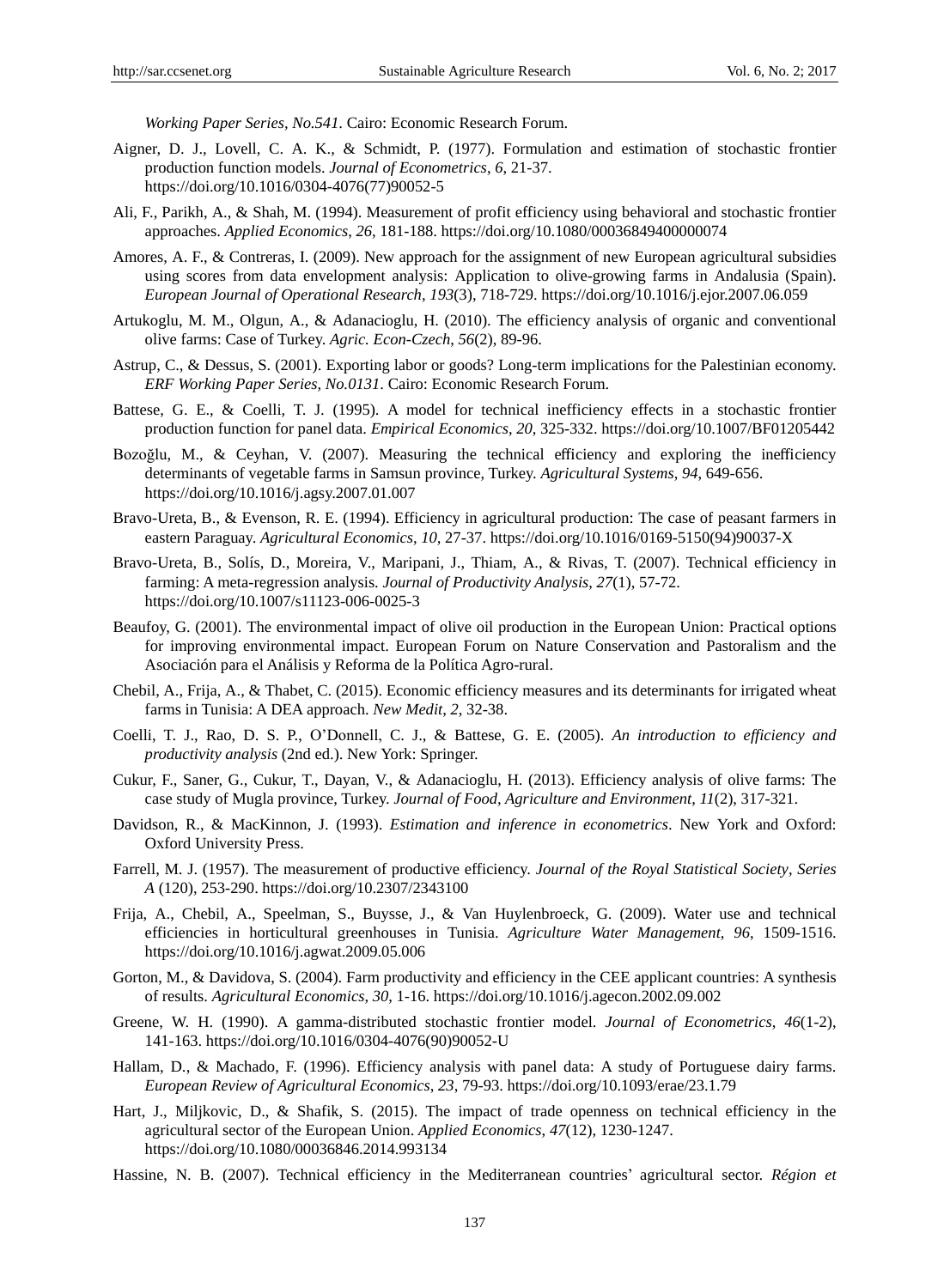*Développement*, *25*, 27-44.

- Huang C. J., & Liu, J. T. (1994). Estimation of a non-neutral stochastic frontier production function. *Journal of Productivity Analysis*, *2*, 171-180. https://doi.org/10.1007/BF01073853
- Jondrow, J., Lovell, C. A. K., Materov, I. S., & Schmidt, P. (1982). On the estimation of technical inefficiency in stochastic frontier production function model. *Journal of Econometrics*, *19*, 233-238. https://doi.org/10.1016/0304-4076(82)90004-5
- Kalirajan, K., & Shand, R. (1985). Types of education and agricultural productivity: A quantitative analysis of Tamil Nadu rice farming. *Journal of Development Studies*, *21*, 222-243. https://doi.org/10.1080/00220388508421940
- Karagiannis, G., & Tzouvelekas, V. (2001). Self-dual stochastic production frontiers and decomposition of output growth: The case of olive-growing farms in Greece. *Agricultural and Resource Economics Review*, *30*(2), 168-178. https://doi.org/10.1017/S1068280500001118
- Kumbhakar, S. C., Ghosh, S., & McGuckin, J.T. (1991). A generalized production frontier approach for estimating determinants of inefficiency in U.S. dairy farms. *Journal of Business and Economic Statistics*, *9*, 279-286. https://doi.org/10.1080/07350015.1991.10509853
- Lachaal, L., Dhehibi, B., Chebil, A., & Karray, B. (2004). Technical efficiency measures and its determinants for olive producing farms in Tunisia. In Emrouznejad, A., & Podinovski, V. (Eds.), *Data envelopment analysis and performance management* (pp. 317-323). Coventry: Warwick Print.
- Lachaal, L., Karray, B., Dhehibi, B., & Chebil. A. (2005). Technical efficiency measures and its determinants for olive producing farms in Tunisia: A stochastic frontier analysis. *African Development Review*, *17*(3), 580-591. https://doi.org/10.1111/j.1017-6772.2006.00129.x
- Lambarraa, F., Serra, T., & Gil, J. M. (2007). Technical efficiency analysis and decomposition of prductivity gowth of Spanish oive farms. *Spanish Journal of Agricultural Research*, *5*(3), 259-270. https://doi.org/10.5424/sjar/2007053-247
- Meeusen, W., & van den Broeck, J. (1977). Efficiency estimation from Cobb-Douglas production function with composed error. *International Economic Review*, *18*, 435-444. https://doi.org/10.2307/2525757
- Miljkovic, D., & Shaik, S. (2010). The impact of trade openness on technical efficiency in U.S. agriculture. *Agribusiness & Applied Economics Report No. 660*. Department of Agribusiness and Applied Economics, North Dakota State University.
- Miljkovic, D., Miranda, S. H., & Shaik, S. (2013). Trade openness and technical efficiency in Brazilian agriculture. *Applied Economics Letters*, *20*, 103-106. https://doi.org/10.1080/13504851.2012.684870
- Ministry of Agriculture, State of Palestine (2014). *The national strategy for olive and olive oil sector in Palestine (2014-2019)*. Ramallah: Ministry of Agriculture, State of Palestine, September.
- Naquib, F. M. (2013). Economic aspects of the Palestinian-Israel conflict: The collapse of the Oslo accord. *Journal of International Development*, *15*, 499-512. https://doi.org/10.1002/jid.999
- Ozden, A., & Dios-Palmores, R. (2016). Is the olive oil an efficient sector? A meta frontier analysis considering the ownership structure. *New Medit*, *15*(3), 2-9.
- Palestinian Central Bureau of Statistics (PCBS) (2012). *Agricultural statistics survey 2010/2011*. Ramallah-Palestine.
- Palestinian Central Bureau of Statistics (PCBS) (2015a). *Registered foreign trade statistics – goods and services, 2014: Main results*. Ramallah-Palestine.
- Palestinian Central Bureau of Statistics (PCBS) (2015b). *Olive presses survey*. Ramallah-Palestine.
- Proietti, P., & Antognozzi, E. (1996). Effect of irrigation on fruit quality of table olives (Olea Europaea), cultivar "Ascolana Tenera". *New Zealand Journal of Crop and Horticultural Science*, *24*(2), 175-181. https://doi.org/10.1080/01140671.1996.9513950
- Reifschneider, D., & R. Stevenson. (1991). Systematic departures from the frontier: A framework for the analysis of firm inefficiency. *International Economic Review*, *32*, 715-723. https://doi.org/10.2307/2527115
- Roy, S. (1999). De-development revisited: Palestinian economy and society since Oslo. *Journal of Palestine Studies*, *28*(3), 64-82. https://doi.org/10.2307/2538308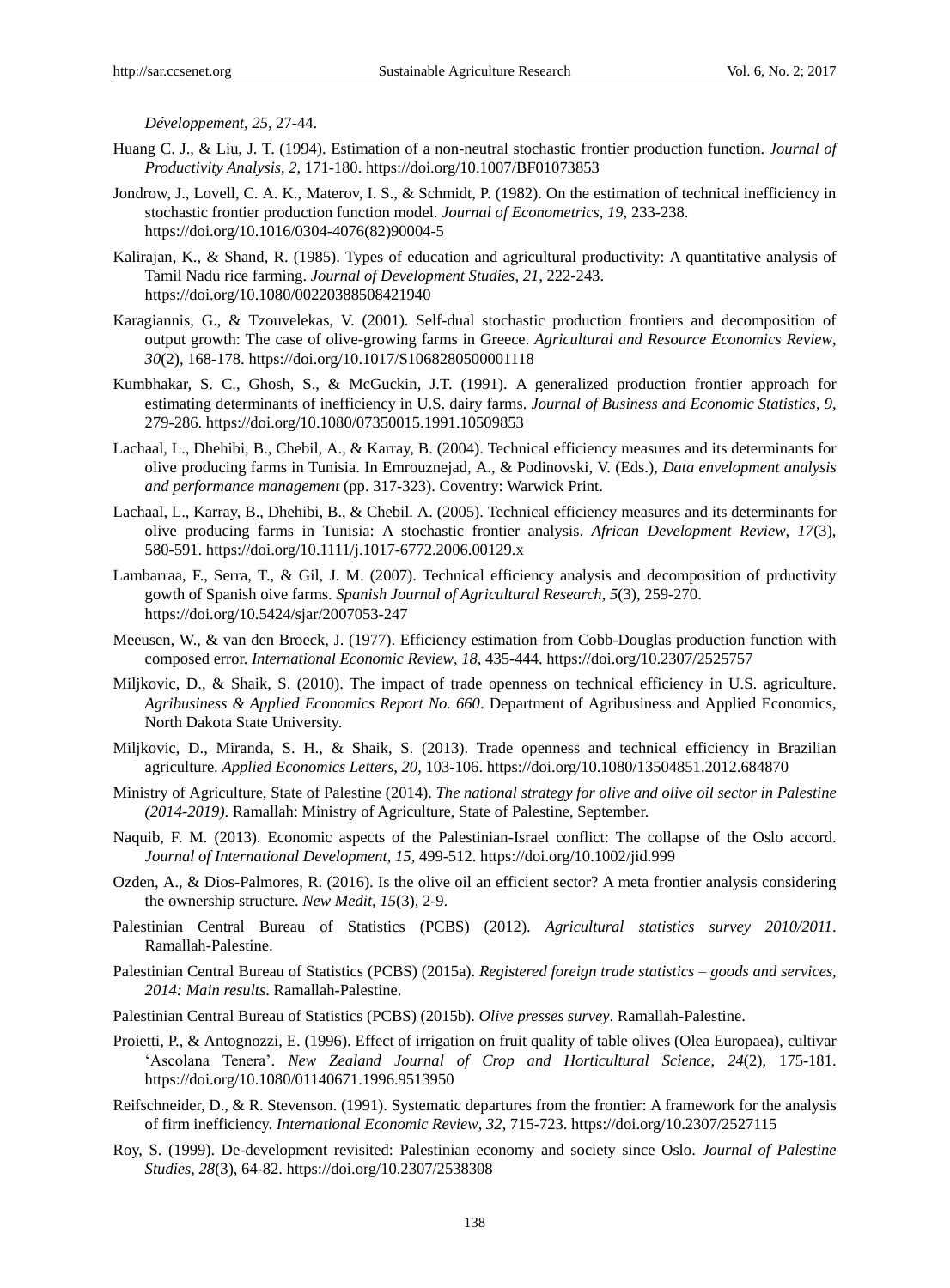- Saldias, R., & von Cramon-Taubadel, S. (2012). Access to credit and the determinants of technical inefficiency among specialized small farmers in Chile. *Diskussionspapiere*. Department für Agrarökonomie und Rurale Entwicklung 1211, Universität Göttingen.
- Sol á D., Bravo-Ureta, B. E., & Quiroga, R. E. (2009). Technical efficiency among peasant farmers participating in natural resource management programmes in Central America. *Journal of Agricultural Economics*, *60*(1), 202-219. https://doi.org/10.1111/j.1477-9552.2008.00173.x
- Speelman, S., D'Haese, M., Buysse, J., & D'Haese, L. (2008). A measure for the efficiency of water use and its determinants: A case study of small-scale irrigation schemes in north-west province, South Africa. *Agricultural Systems*, *98*, 235-243. https://doi.org/10.1016/j.agsy.2008.03.006
- Stefanou, S., & Saxena, S. (1988). Education, experience and allocative efficiency: A dual approach. *American Journal of Agricultural Economics*, *2*, 338-345. https://doi.org/10.2307/1242074
- Stevenson, R. E. (1980). Likelihood functions for generalized stochastic frontier estimation. *Journal of Econometrics*, *13*(1), 57-66. https://doi.org/10.1016/0304-4076(80)90042-1
- Tzouvelekas, V., Giannakas, K., Midmore, P., & Mattas, K. (1997). Technical efficiency measures for olive-growing farms in Crete, Greece. *International Advances in Economic Research*, *3*(2), 154-169. https://doi.org/10.1007/BF02294936
- Tzouvelekas, V., Giannakas, K., Midmore, P., & Mattas, K. (1999). Decomposition of olive oil production growth into productivity and size effects: A frontier production function approach. *Cahiers d'économie et Sociologie Rurales*, *51*, 5-21.
- Tzouvelekas V., Pantzios, C. J., & Fotopoulos, C. (2001). Technical efficiency of alternative farming systems: The case of Greek organic and conventional olive-growing Farms. *Food Policy*, *26*, 549-569. https://doi.org/10.1016/S0306-9192(01)00007-0
- UNCTAD (2011). *Rebuilding the Palestinian tradable goods sector: Towards economic recovery and state formation*. New York and Geneva: United Nations.
- UNCTAD (2015). *The besieged Palestinian sector*. New York and Geneva: United Nations.
- Valipour, M. (2012a). Hydro-module determination for Vanaei village in Eslam Abad Ghrab, Iran. *ARPN Journal of Agricultural and Biological Science*, *7*(12), 968-976.
- Valipour, M. (2012b). A Comparison between horizontal and vertical drainage systems (include pipe drainage, open ditch drainage, and pumped wells) in anisotropic soils. *IOSR Journal of Mechanical and Civil Engineering*, *4*(1), 7-12. https://doi.org/10.9790/1684-0410712
- Valipour, M. (2013a). Increasing irrigation efficiency by management strategies: Cutback and surge irrigation. *ARPN Journal of Agricultural and Biological Science*, *8*(1), 35-43.
- Valipour, M. (2013b). Necessity of irrigated and rainfed agriculture in the world. *Irrigation & Drainage Systems Engineering*, *S9*, e001. https://doi.org/10.4172/2168-9768.S9-e001
- Valipour, M. (2013c). Evolution of irrigation-equipped areas as share of cultivated areas. *Irrigation & Drainage Systems Engineering*, *2*(1), e114. http://dx.doi.org/10.4172/2168- 9768.1000e114
- Valipour, M. (2013d). Use of surface water supply index to assessing of water resources management in Colorado and Oregon, US. *Advances in Agriculture, Sciences and Engineering Research*, *3*(2), 631-640.
- Valipour, M. (2015a). Future of agricultural water management in Africa. *Archives of Agronomy and Soil Science*, *61*(7), 907-927. https://doi.org/10.1080/03650340.2014.961433
- Valipour M. (2015b). Land use policy and agricultural water management of the previous half of century in Africa. *Applied Water Science*, *5*(4), 367-395. https://doi.org/10.1007/s13201-014-0199-1
- Valipour, M. (2016a). How much meteorological information is necessary to achieve reliable accuracy for rainfall estimations? *Agriculture*, *6*(4), 53. https://doi.org/10.3390/agriculture6040053
- Valipour, M. (2016b). How do different factors impact agricultural water management? *Open Agriculture*, *1*(1), 89-111. https://doi.org/10.1515/opag-2016-0014
- Weissteiner, C. J., Strobl, P., & Sommer, S. (2011). Assessment of status and trends of olive farming intensity in EU-Mediterranean countries using remote sensing time series and land cover data. *Ecological Indicators*, *11*(2), 601-610. https://doi.org/10.1016/j.ecolind.2010.08.006